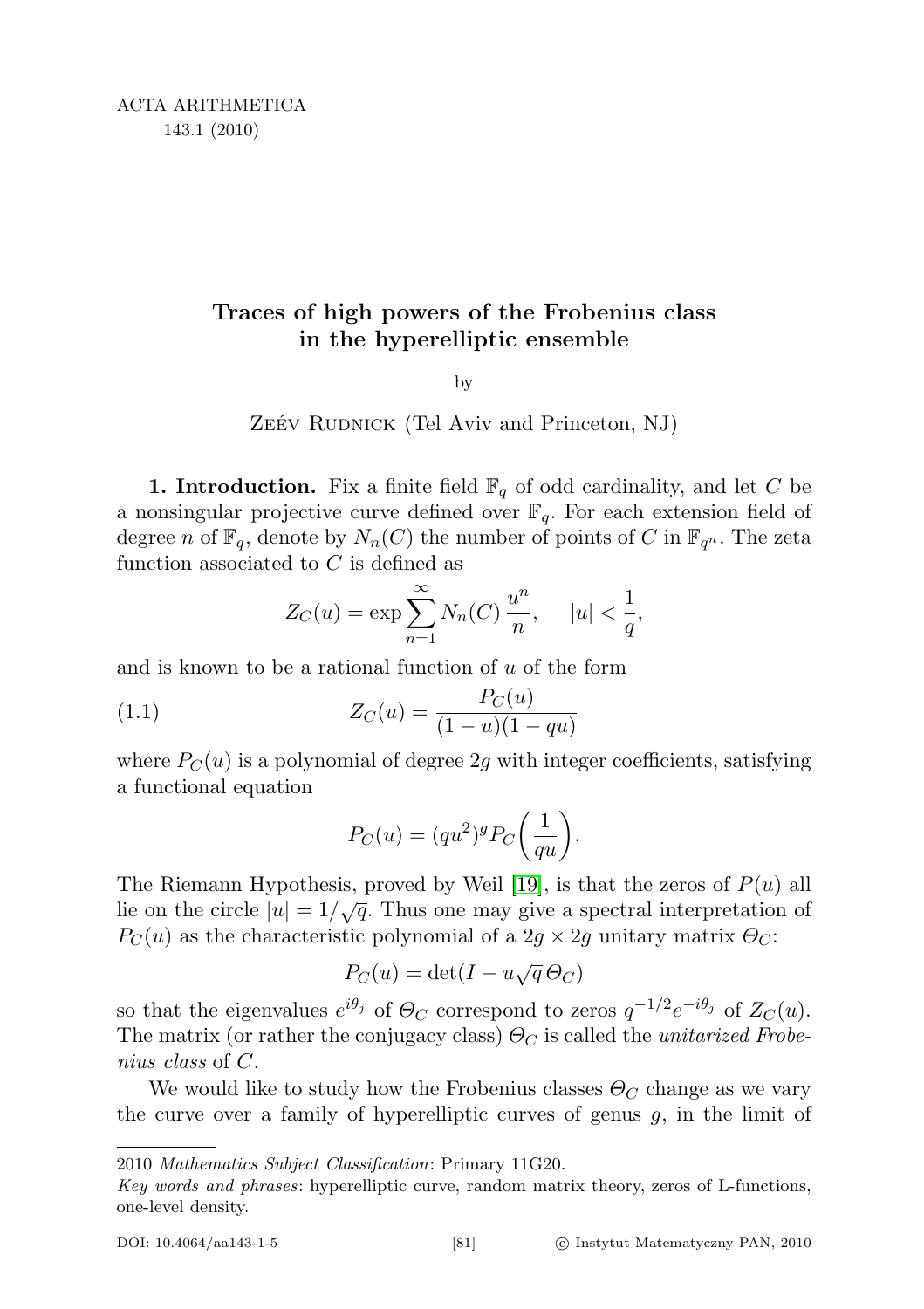large genus and fixed constant field. The particular family  $\mathcal{H}_{2g+1}$  we choose is the family of all curves given in affine form by an equation

$$
C_Q: y^2 = Q(x)
$$

where

$$
Q(x) = x^{2g+1} + a_{2g}x^{2g} + \dots + a_0 \in \mathbb{F}_q[x]
$$

is a square-free, monic polynomial of degree  $2g + 1$ . The curve  $C_Q$  is thus nonsingular and of genus g.

We consider  $\mathcal{H}_{2q+1}$  as a probability space (ensemble) with the uniform probability measure, so that the expected value of any function F on  $\mathcal{H}_{2g+1}$ is defined as

$$
\langle F \rangle := \frac{1}{\# \mathcal{H}_{2g+1}} \sum_{Q \in \mathcal{H}_{2g+1}} F(Q).
$$

Katz and Sarnak [\[11\]](#page-17-0) showed that as  $q \to \infty$ , the Frobenius classes  $\Theta_Q$ become equidistributed in the unitary symplectic group  $\mathrm{USp}(2g)$  (in genus one this is due to Birch  $[2]$  for q prime, and to Deligne  $[3]$ ). That is, for any continuous function on the space of conjugacy classes of  $USp(2g)$ ,

$$
\lim_{q \to \infty} \langle F(\Theta_Q) \rangle = \int_{\text{USp}(2g)} F(U) \, dU.
$$

This implies that various statistics of the eigenvalues can, in this limit, be computed by integrating the corresponding quantities over  $USp(2q)$ .

Our goal is to explore the opposite limit, that of fixed constant field and large genus (q fixed,  $g \to \infty$ ; cf. [\[13,](#page-17-3) [6\]](#page-17-4)). Since the matrices  $\Theta_{\mathcal{Q}}$  now inhabit different spaces as g grows, it is not clear how to formulate an equidistribution problem. However, one can still meaningfully discuss various statistics, the most fundamental being various products of traces of powers of  $\Theta_{Q}$ , that is,  $\langle \prod_{j=1}^r \text{tr } \Theta_Q^{n_j} \rangle$  $\binom{n_j}{Q}$ . Here we study the basic case of the expected values  $\langle \text{tr } \Theta_{Q}^{n} \rangle$ , where *n* is of order of the genus *g*.

The mean value of traces of powers when averaged over the unitary symplectic group  $USp(2g)$  is easily seen [\[5\]](#page-17-5) to be

(1.2) 
$$
\int_{\text{USp}(2g)} \text{tr } U^n dU = \begin{cases} 2g, & n = 0, \\ -\eta_n, & 1 \le |n| \le 2g, \\ 0, & |n| > 2g, \end{cases}
$$

where

<span id="page-1-0"></span>
$$
\eta_n = \begin{cases} 1, & n \text{ even,} \\ 0, & n \text{ odd.} \end{cases}
$$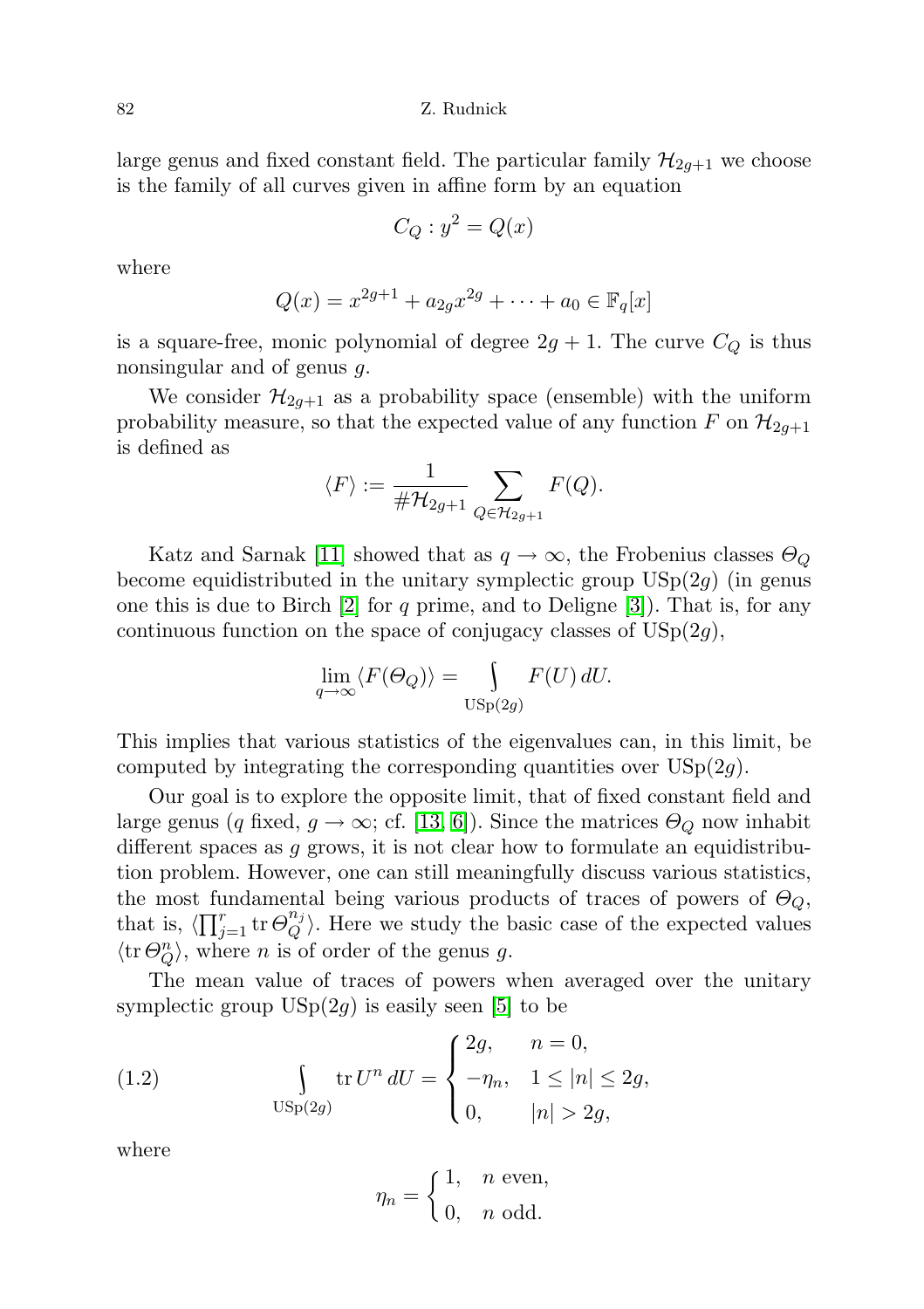<span id="page-2-0"></span>We will show:

THEOREM 1. For all  $n > 0$  we have

$$
\langle \text{tr } \Theta_Q^n \rangle = \begin{cases}\n-\eta_n, & 0 < n < 2g, \\
-1 - 1/(q - 1), & n = 2g, \\
0, & n > 2g\n\end{cases} + \eta_n \frac{1}{q^{n/2}} \sum_{\substack{\text{deg } P | (n/2) \\ P \text{ prime}}} \frac{\deg P}{|P| + 1}
$$

the sum over all irreducible monic polynomials P, and where  $|P| := q^{\deg P}$ .

In particular, we have

COROLLARY 2. If  $3\log_q g < n < 4g - 5\log_q g$  but  $n \neq 2g$  then

$$
\langle \operatorname{tr} \Theta_Q^n \rangle = \int_{\operatorname{USp}(2g)} \operatorname{tr} U^n dU + o\left(\frac{1}{g}\right).
$$

We do however get deviations from the Random Matrix Theory results  $(1.2)$  for small values of n, for instance

$$
\langle \operatorname{tr} \Theta_Q^2 \rangle \sim \int_{\operatorname{USp}(2g)} \operatorname{tr} U^2 dU + \frac{1}{q+1},
$$

and for  $n = 2g$  where we have

$$
\langle \operatorname{tr} \Theta_Q^{2g} \rangle \sim \int_{\operatorname{USp}(2g)} \operatorname{tr} U^{2g} dU - \frac{1}{q-1}.
$$

Analogous results can be derived for mean values of products, e.g. for  $\langle \text{tr} \,\Theta_Q^m \, \text{tr} \,\Theta_Q^n \rangle$ , when  $m + n < 4g$ ; see §[6.](#page-16-0)

To prove these results, we cannot use the powerful equidistribution theorem of Deligne [\[3\]](#page-17-2), as was done for the fixed genus case in [\[11\]](#page-17-0). Rather, we use a variant of the analytic methods developed to deal with such problems in the number field setting [\[15,](#page-18-1) [10,](#page-17-6) [18\]](#page-18-2). Extending the range of our results to cover  $n > 4g$  is a challenge.

1.1. Application: The one-level density. The traces of powers determine all *linear* statistics, such as the number of angles  $\theta_i$  lying in a subinterval of  $\mathbb{R}/2\pi\mathbb{Z}$ , or the one-level density, a smooth linear statistic. To define the one-level density, we start with an even test function  $f$ , say in the Schwartz space  $\mathcal{S}(\mathbb{R})$ , and for any  $N \geq 1$  set

$$
F(\theta) := \sum_{k \in \mathbb{Z}} f\left(N\left(\frac{\theta}{2\pi} - k\right)\right),\,
$$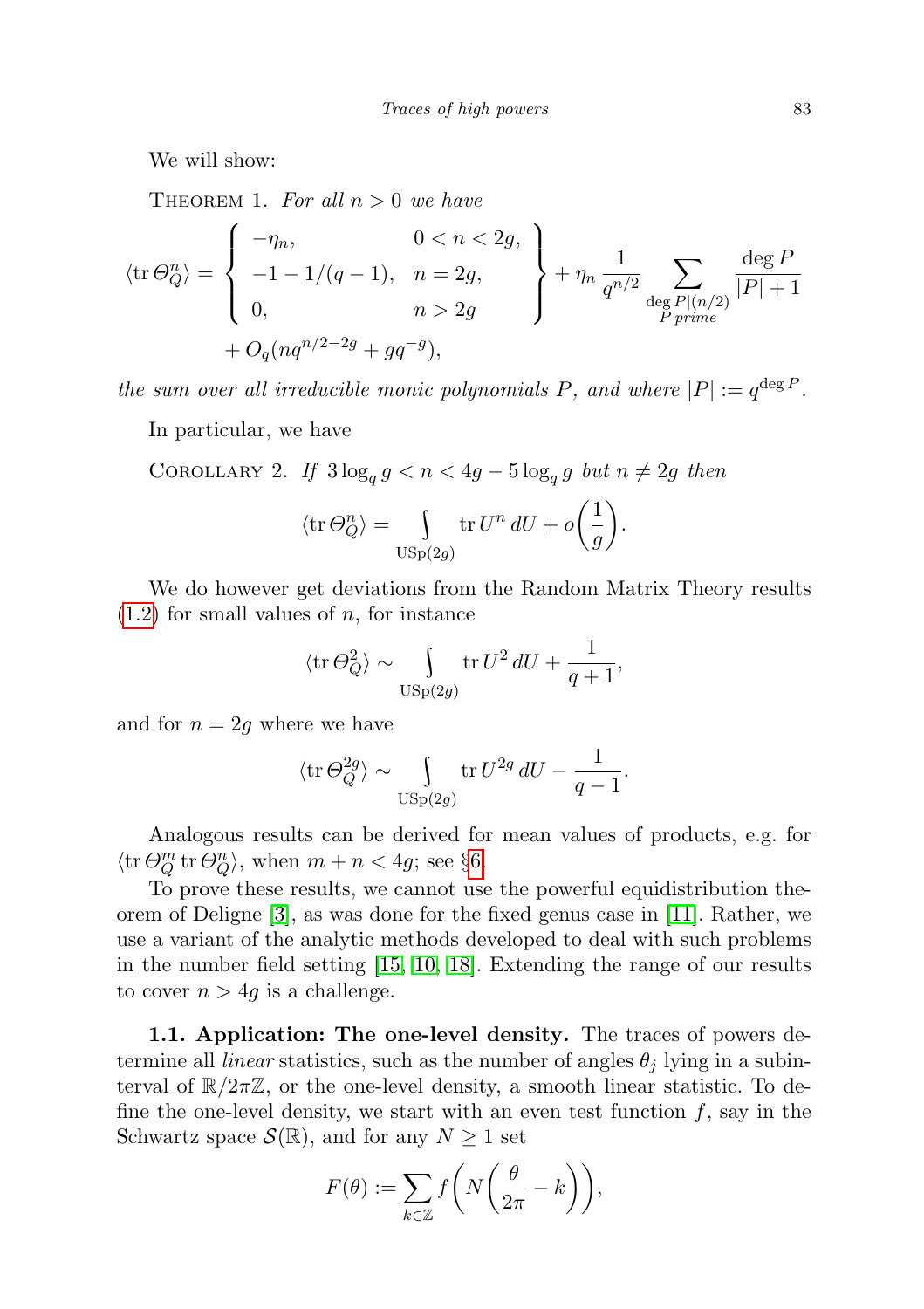which has period  $2\pi$  and is localized in an interval of size  $\approx 1/N$  in  $\mathbb{R}/2\pi\mathbb{Z}$ . For a unitary  $N \times N$  matrix U with eigenvalues  $e^{i\theta_j}$ ,  $j = 1, ..., N$ , define

$$
Z_f(U) := \sum_{j=1}^N F(\theta_j),
$$

which counts the number of "low-lying" eigenphases  $\theta_i$  in the smooth interval of length  $\approx 1/N$  around the origin defined by f.

Katz and Sarnak  $[9]$  conjectured that for fixed  $q$ , the expected value of  $Z_f$  over  $\mathcal{H}_{2g+1}$  will converge to  $\int_{\text{USp}(2g)} Z_f(U) dU$  as  $g \to \infty$  for any such test function  $f$ . Theorem [1](#page-2-0) implies:

<span id="page-3-0"></span>COROLLARY 3. If  $f \in \mathcal{S}(\mathbb{R})$  is even, with Fourier transform  $\widehat{f}$  supported in  $(-2, 2)$ , then

$$
\langle Z_f \rangle = \int_{\text{USp}(2g)} Z_f(U) \, dU + \frac{\text{dev}(f)}{g} + o\left(\frac{1}{g}\right)
$$

where

$$
dev(f) = \hat{f}(0) \sum_{P \text{ prime}} \frac{deg P}{|P|^2 - 1} - \hat{f}(1) \frac{1}{q - 1},
$$

the sum over all irreducible monic polynomials P.

To show Corollary [3,](#page-3-0) one uses a Fourier expansion to see that

(1.3) 
$$
Z_f(U) = \int_{-\infty}^{\infty} f(x) dx + \frac{1}{N} \sum_{n \neq 0} \widehat{f}\left(\frac{n}{N}\right) \text{tr } U^n.
$$

Averaging  $Z_f(U)$  over the symplectic group USp(2g), using [\(1.2\)](#page-1-0), and assuming f is even, gives  $(1)$ 

$$
\int_{\text{USp}(2g)} Z_f(U) dU = \hat{f}(0) - \frac{1}{g} \sum_{1 \le m \le g} \hat{f}\left(\frac{m}{g}\right)
$$

and then we use Theorem [1](#page-2-0) to deduce Corollary [3.](#page-3-0)

Corollary [3](#page-3-0) is completely analogous to what is known in the number field setting for the corresponding case of zeta functions of quadratic fields, except for the lower order term which is different: While the coefficient of  $f(0)$  is as in the number field setting [\[14\]](#page-17-8), the coefficient of  $\widehat{f}(1)$  is special to our function field setting.

2. Quadratic L-functions. In this section we give some known background on the zeta function of hyperelliptic curves. The theory was initiated by E. Artin [\[1\]](#page-17-9). We use Rosen [\[16\]](#page-18-3) as a general reference.

<span id="page-3-1"></span>
$$
(^{1})\text{ Note that as }g\to\infty,\int_{\text{USp}(2g)}Z_{f}(U)\,dU\sim\int_{-\infty}^{\infty}f(x)\left(1-\frac{\sin2\pi x}{2\pi x}\right)\,dx.
$$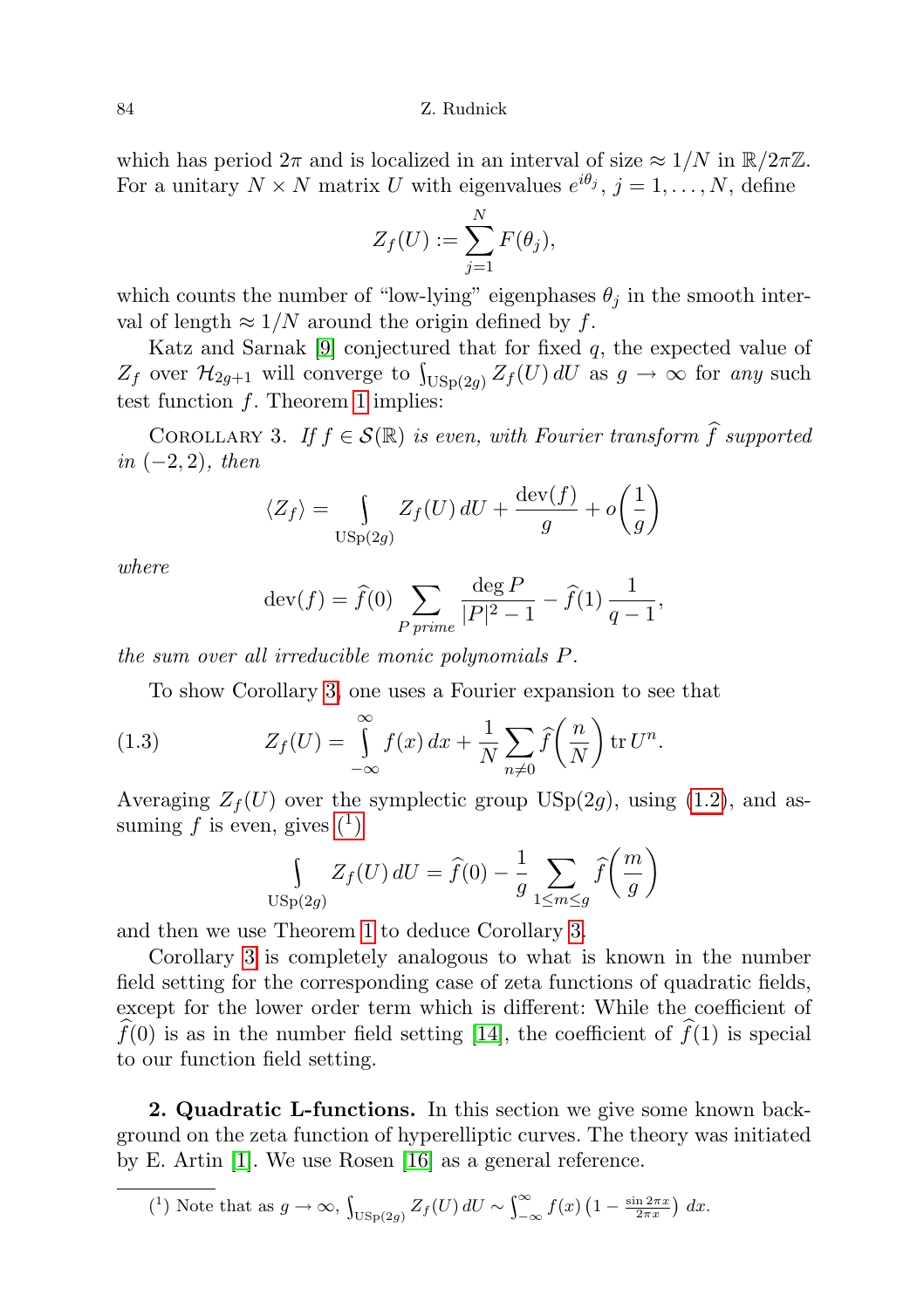**2.1.** For a nonzero polynomial  $f \in \mathbb{F}_q[x]$ , we define the norm  $|f| :=$  $q^{\deg f}$ . A "prime" polynomial is a monic irreducible polynomial. For a monic polynomial f, the von Mangoldt function  $\Lambda(f)$  is defined to be zero unless  $f = P^k$  is a prime power in which case  $\Lambda(P^k) = \deg P$ .

The analogue of Riemann's zeta function is

<span id="page-4-0"></span>
$$
\zeta_q(s) := \prod_{P \text{ prime}} (1 - |P|^{-s})^{-1},
$$

which is shown to equal

(2.1) 
$$
\zeta_q(s) = \frac{1}{1 - q^{1 - s}}.
$$

Let  $\pi_q(n)$  be the number of prime polynomials of degree n. The Prime Polynomial Theorem in  $\mathbb{F}_q[x]$  asserts that

<span id="page-4-1"></span>
$$
\pi_q(n) = \frac{q^n}{n} + O(q^{n/2}),
$$

which follows from the identity (equivalent to  $(2.1)$ )

(2.2) 
$$
\sum_{\deg f = n} \Lambda(f) = q^n,
$$

the sum over all monic polynomials of degree n.

**2.2.** For a monic polynomial  $D \in \mathbb{F}_q[x]$  of positive degree which is not a perfect square, we define the quadratic character  $\chi_D$  in terms of the quadratic residue symbol for  $\mathbb{F}_q[x]$  by

$$
\chi_D(f) = \left(\frac{D}{f}\right)
$$

and the corresponding L-function

$$
\mathcal{L}(u,\chi_D) := \prod_P (1 - \chi_D(P) u^{\deg P})^{-1}, \quad |u| < \frac{1}{q},
$$

the product over all monic irreducible (prime) polynomials P. Expanding in additive form using unique factorization, we write

$$
\mathcal{L}(u,\chi_D)=\sum_{\beta\geq 0}A_D(\beta)u^\beta
$$

with

$$
A_D(\beta) := \sum_{\substack{\deg B = \beta \\ B \text{ monic}}} \chi_D(B).
$$

If D is nonsquare of positive degree, then  $A_D(\beta) = 0$  for  $\beta \ge \text{deg } D$  and hence the L-function is in fact a polynomial of degree at most deg  $D-1$ .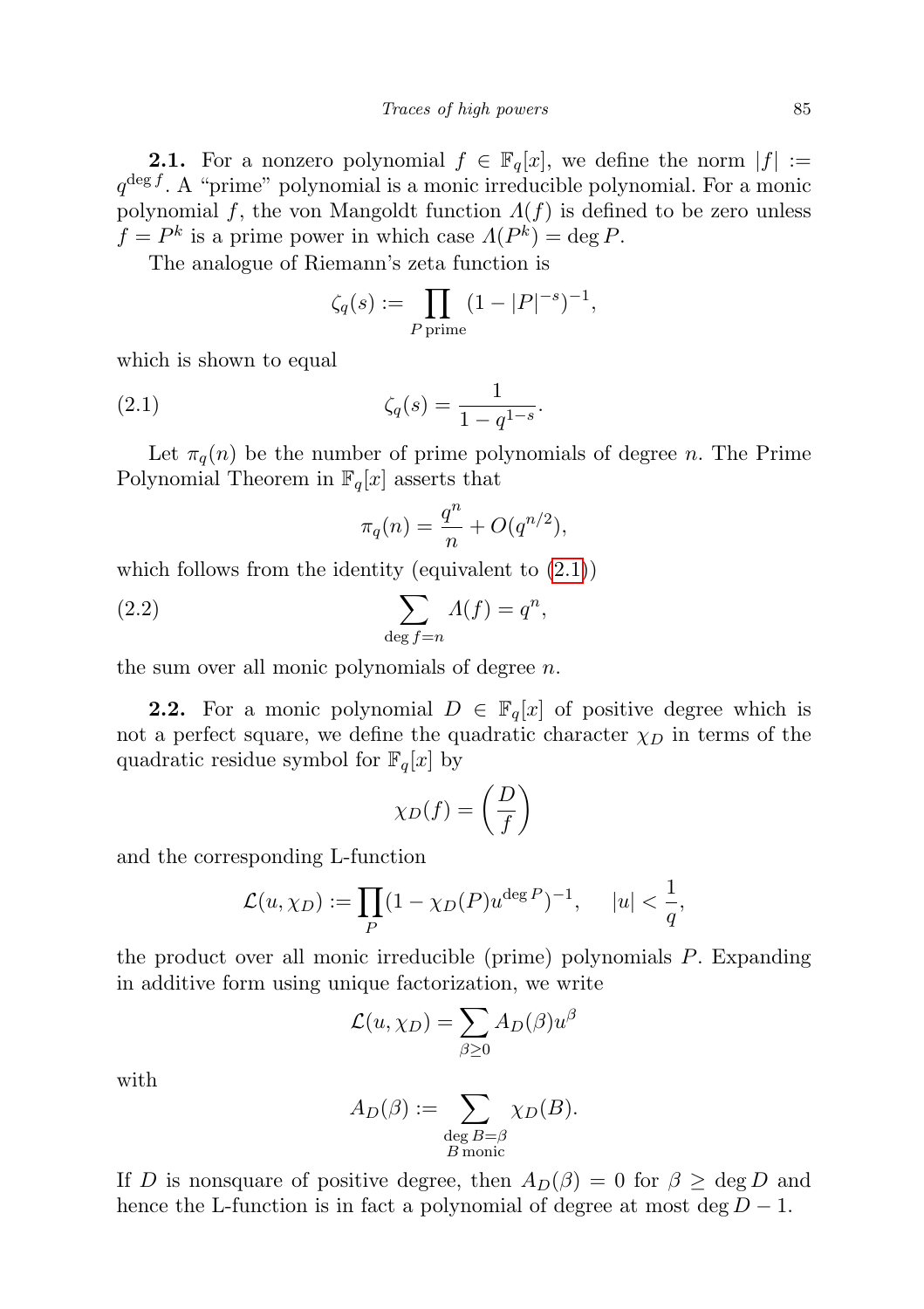**2.3.** To proceed further, assume that D is square-free (and monic of positive degree). Then  $\mathcal{L}(u, \chi_D)$  has a "trivial" zero at  $u = 1$  if and only if  $\deg D$  is even. Thus

$$
\mathcal{L}(u, \chi_D) = (1 - u)^{\lambda} \mathcal{L}^*(u, \chi_D), \quad \lambda = \begin{cases} 1, & \text{deg } D \text{ even,} \\ 0, & \text{deg } D \text{ odd,} \end{cases}
$$

where  $\mathcal{L}^*(u, \chi_D)$  is a polynomial of even degree

$$
2\delta = \deg D - 1 - \lambda
$$

satisfying the functional equation

$$
\mathcal{L}^*(u,\chi_D) = (qu^2)^\delta \mathcal{L}^*\bigg(\frac{1}{qu},\chi_D\bigg).
$$

In fact,  $\mathcal{L}^*(u, \chi_D)$  is the Artin L-function associated to the unique nontrivial quadratic character of  $\mathbb{F}_q(x)(\sqrt{D(x)})$  (see [\[16,](#page-18-3) Propositions 17.7 and 14.6]). We write

<span id="page-5-1"></span>
$$
\mathcal{L}^*(u,\chi_D)=\sum_{\beta=0}^{2\delta}A_D^*(\beta)u^{\beta},
$$

where  $A_D^*(0) = 1$ , and the coefficients  $A_D^*(\beta)$  satisfy

(2.3) 
$$
A_D^*(\beta) = q^{\beta - \delta} A_D^*(2\delta - \beta).
$$

In particular, the leading coefficient is  $A_D^*(2\delta) = q^{\delta}$ .

2.4. For D monic, square-free, and of positive degree, the zeta function [\(1.1\)](#page-0-0) of the hyperelliptic curve  $y^2 = D(x)$  is

$$
Z_D(u) = \frac{\mathcal{L}^*(u, \chi_D)}{(1-u)(1-qu)}.
$$

The Riemann Hypothesis, proved by Weil [\[19\]](#page-18-0), asserts that all zeros of  $Z_C(u)$ , hence of  $\mathcal{L}^*(u, \chi_D)$ , lie on the circle  $|u| = 1/\sqrt{q}$ . Thus we may write

$$
\mathcal{L}^*(u, \chi_D) = \det(I - u\sqrt{q}\,\Theta_D)
$$

for a unitary  $2\delta \times 2\delta$  matrix  $\Theta_D$ .

2.5. By taking a logarithmic derivative of the identity

<span id="page-5-0"></span>
$$
\det(I - u\sqrt{q}\,\Theta_D) = (1 - u)^{-\lambda} \prod_P (1 - \chi_D(P)u^{\deg P})^{-1},
$$

which comes from writing  $\mathcal{L}^*(u, \chi_D) = (1 - u)^{-\lambda} \mathcal{L}(u, \chi_D)$ , we find

(2.4) 
$$
-\operatorname{tr} \Theta_D^n = \frac{\lambda}{q^{n/2}} + \frac{1}{q^{n/2}} \sum_{\deg f = n} \Lambda(f) \chi_D(f).
$$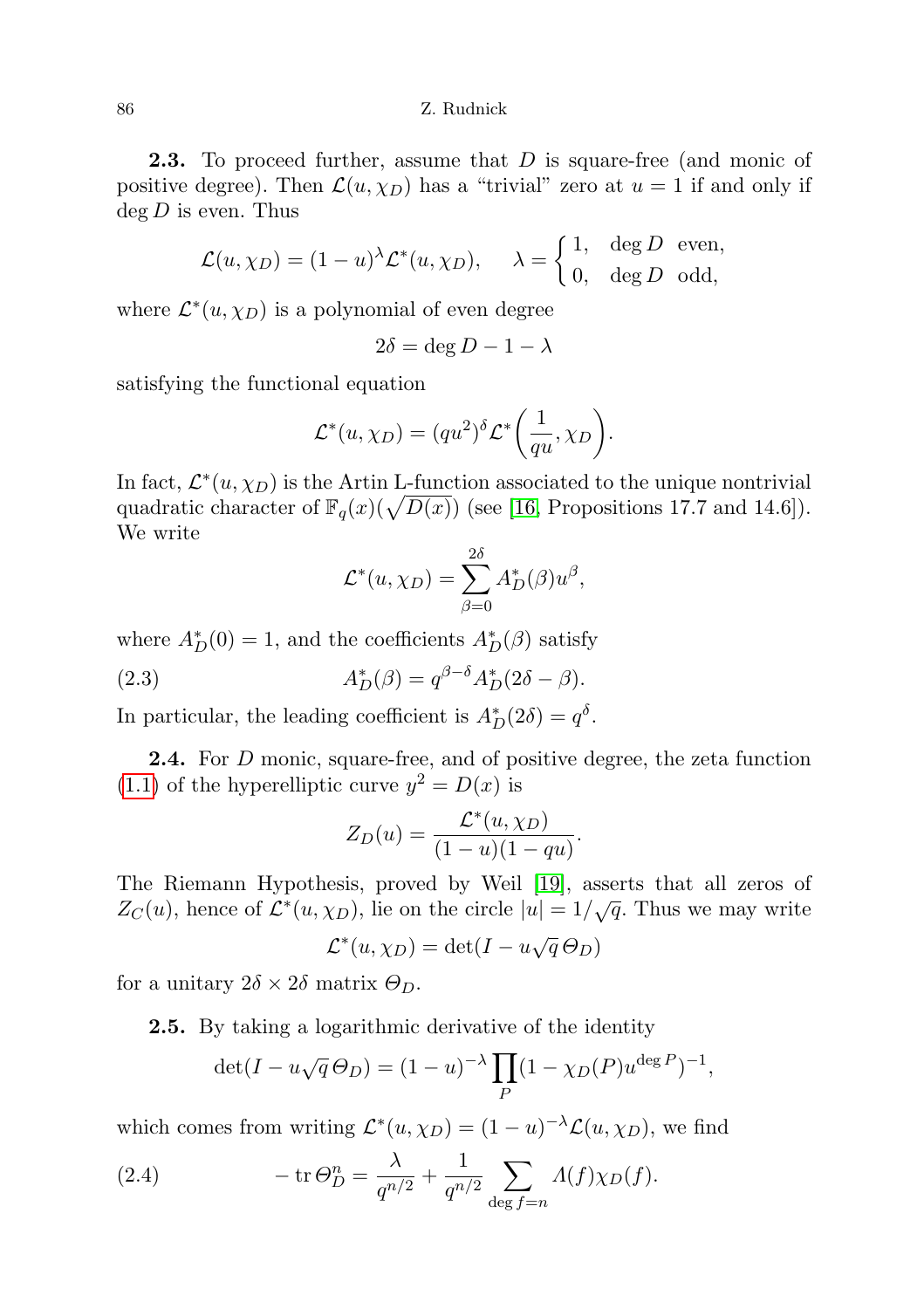**2.6.** Assume now that B is monic, of positive degree and not a perfect square. Then we have a bound for the character sum over primes:

<span id="page-6-1"></span>(2.5) 
$$
\left| \sum_{\substack{\text{deg }P=n\\P\text{ prime}}} \left(\frac{B}{P}\right) \right| \ll \frac{\deg B}{n} q^{n/2}.
$$

This is deduced by writing  $B = DC^2$  with D square-free, of positive degree, and then using the explicit formula [\(2.4\)](#page-5-0) and the unitarity of  $\Theta_D$  (which is the Riemann Hypothesis).

# 3. The hyperelliptic ensemble  $\mathcal{H}_{2g+1}$

**3.1. Averaging over**  $\mathcal{H}_{2q+1}$ . We denote by  $\mathcal{H}_d$  the set of square-free monic polynomials of degree d in  $\mathbb{F}_q[x]$ . The cardinality of  $\mathcal{H}_d$  is

$$
\#\mathcal{H}_d = \begin{cases} (1 - 1/q)q^d, & d \ge 2, \\ q, & d = 1, \end{cases}
$$

as is seen by writing

$$
\sum_{d\geq 0} \frac{\#\mathcal{H}_d}{q^{ds}} = \sum_{f \text{ monic square-free}} |f|^{-s} = \frac{\zeta_q(s)}{\zeta_q(2s)}
$$

and using [\(2.1\)](#page-4-0). In particular, for  $g \geq 1$ ,

$$
\#\mathcal{H}_{2g+1} = (q-1)q^{2g}.
$$

We consider  $\mathcal{H}_{2q+1}$  as a probability space (ensemble) with the uniform probability measure, so that the expected value of any function F on  $\mathcal{H}_{2g+1}$ is defined as

(3.1) 
$$
\langle F \rangle := \frac{1}{\#\mathcal{H}_{2g+1}} \sum_{Q \in \mathcal{H}_{2g+1}} F(Q).
$$

We can pick out square-free polynomials by using the Möbius function  $\mu$ of  $\mathbb{F}_q[x]$  (as is done over the integers) via

$$
\sum_{A^2|Q} \mu(A) = \begin{cases} 1, & Q \text{ square-free,} \\ 0, & \text{otherwise.} \end{cases}
$$

Thus we may write expected values as

<span id="page-6-0"></span>(3.2) 
$$
\langle F(Q) \rangle = \frac{1}{(q-1)q^{2g}} \sum_{2\alpha + \beta = 2g+1} \sum_{\deg B = \beta} \sum_{\deg A = \alpha} \mu(A) F(A^2 B),
$$

the sums over all monic A, B.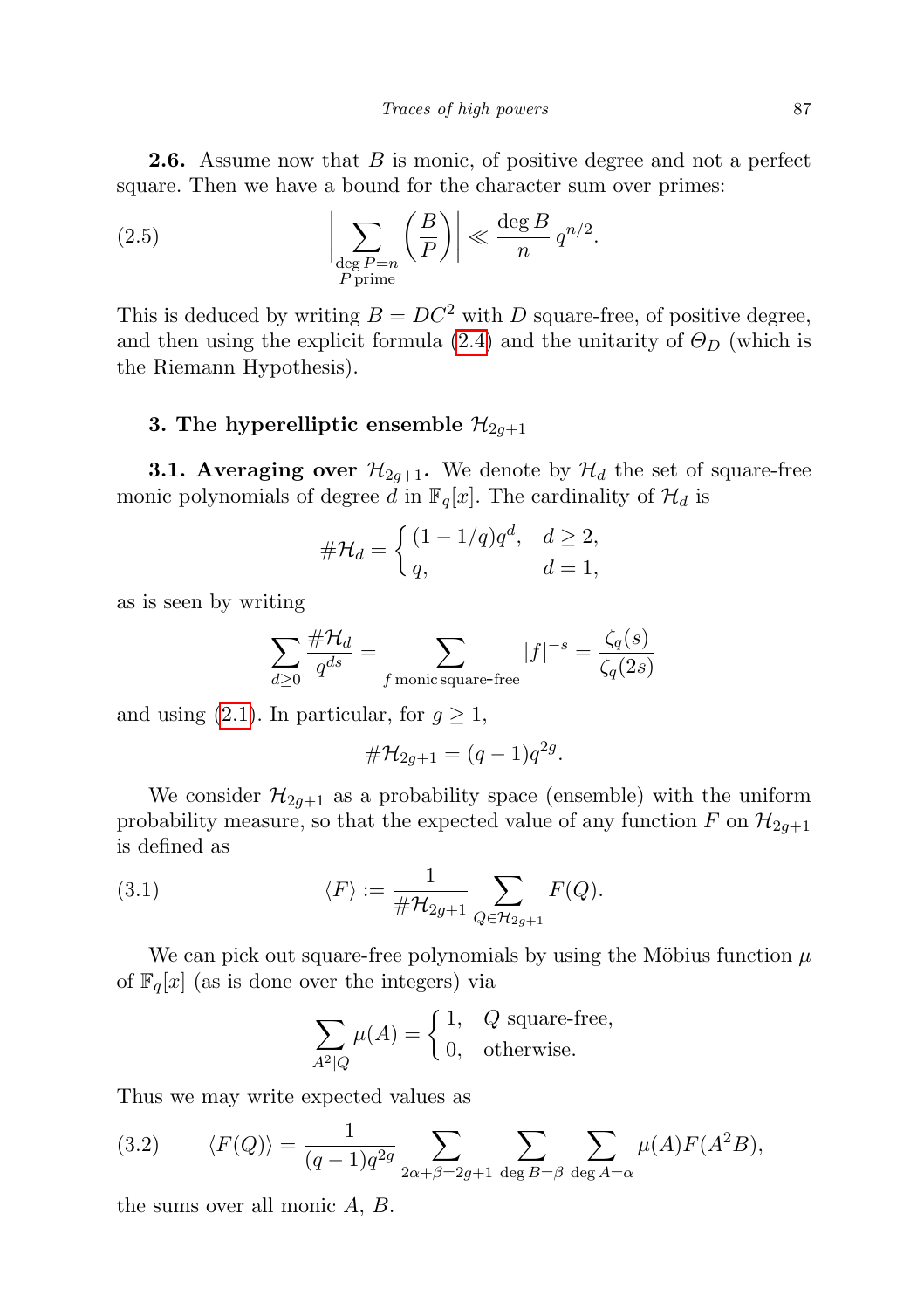3.2. Averaging quadratic characters. Suppose now that we are given a polynomial  $f \in \mathbb{F}_q[x]$  and apply [\(3.2\)](#page-6-0) to the quadratic character  $\chi_Q(f) = \left(\frac{Q}{f}\right)$ . Then

$$
\chi_{A^2B}(f) = \left(\frac{B}{f}\right) \left(\frac{A}{f}\right)^2 = \begin{cases} \left(\frac{B}{f}\right), & \text{gcd}(A, f) = 1, \\ 0, & \text{otherwise.} \end{cases}
$$

Hence

$$
\langle \chi_Q(f) \rangle = \frac{1}{(q-1)q^{2g}} \sum_{2\alpha+\beta=2g+1} \sigma(f;\alpha) \sum_{\deg B=\beta} \left(\frac{B}{f}\right),
$$

where

$$
\sigma(f; \alpha) := \sum_{\substack{\deg A = \alpha \\ \gcd(A, f) = 1}} \mu(A).
$$

**3.3.** A sum of Möbius values. Suppose P is a prime of degree n, and  $k \geq 1$  and  $\alpha \geq 0$ . Set

$$
\sigma_n(\alpha) := \sigma(P^k; \alpha) = \sum_{\substack{\deg A = \alpha \\ \gcd(A, P^k) = 1}} \mu(A).
$$

Since the conditions  $gcd(A, P^k) = 1$  and  $gcd(A, P) = 1$  are equivalent for a prime P and any  $k \geq 1$ , this quantity is independent of k; the notation anticipates that it depends only on the degree  $n$  of  $P$ , as is shown in:

<span id="page-7-0"></span>LEMMA 4.  
\n(i) For 
$$
n = 1
$$
,  
\n
$$
\sigma_1(0) = 1, \quad \sigma_1(\alpha) = 1 - q \quad \text{for all } \alpha \ge 1.
$$
\n
$$
\text{(ii) If } \alpha > 2, \text{ then}
$$

(ii) If  $n \geq 2$  then

$$
\sigma_n(\alpha) = \begin{cases} 1, & \alpha = 0 \text{ mod } n, \\ -q, & \alpha = 1 \text{ mod } n, \\ 0, & otherwise. \end{cases}
$$

*Proof.* Since  $P$  is prime,

$$
\sigma_n(\alpha) = \sum_{\substack{\deg A = \alpha}} \mu(A) - \sum_{\substack{\deg A = \alpha}} \mu(A) = \sum_{\substack{\deg A = \alpha}} \mu(A) - \sum_{\substack{\deg A_1 = \alpha - n}} \mu(PA_1).
$$

Now  $\mu(P A_1) \neq 0$  only when  $A_1$  is coprime to P, in which case  $\mu(P A_1) =$  $\mu(P)\mu(A_1) = -\mu(A_1)$ . Hence

$$
\sigma_n(\alpha) = \sum_{\substack{\deg A = \alpha}} \mu(A) + \sum_{\substack{\deg A_1 = \alpha - n \\ (P, A_1) = 1}} \mu(A_1),
$$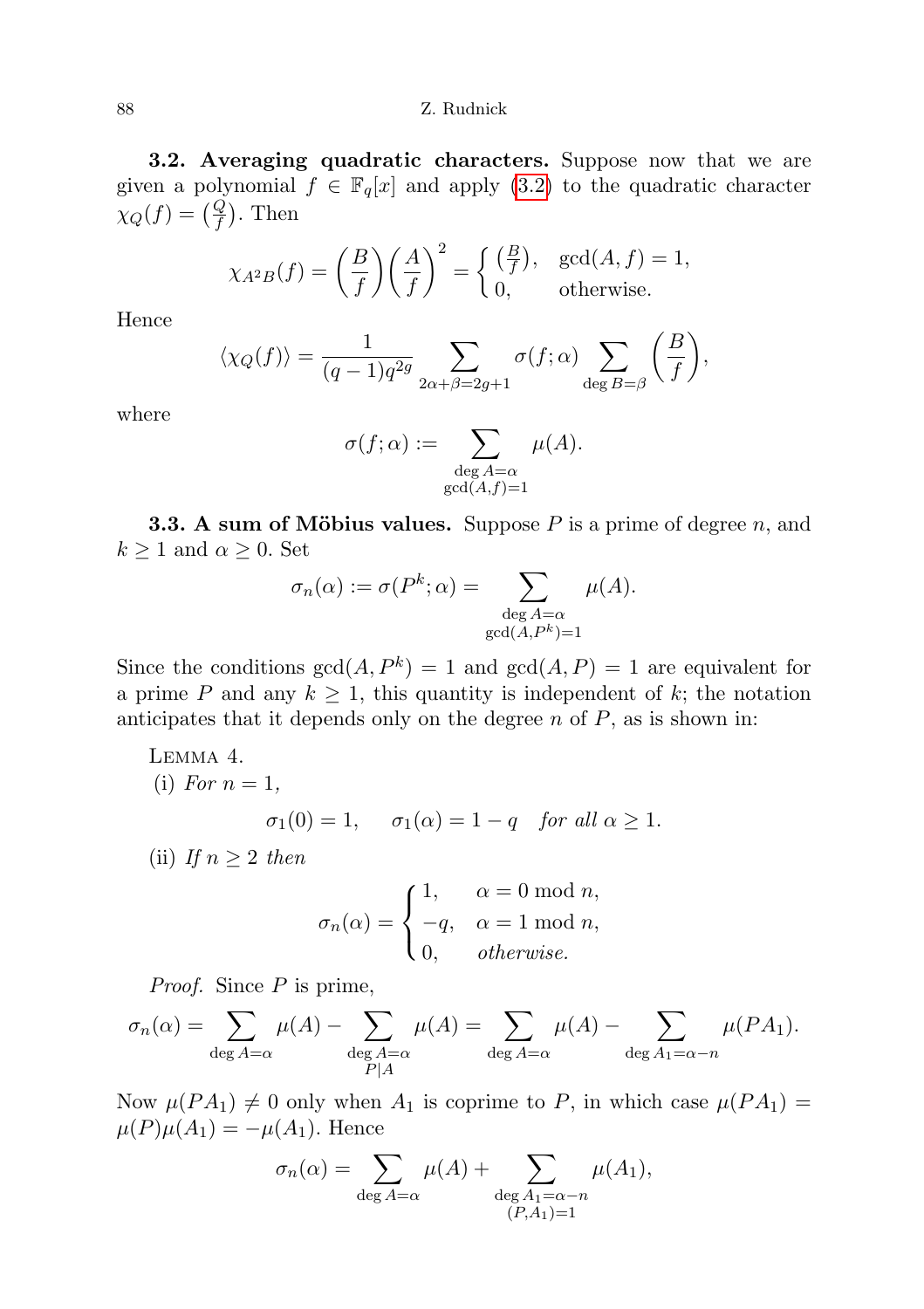that is,

$$
\sigma_n(\alpha) - \sigma_n(\alpha - n) = \sum_{\deg A = \alpha} \mu(A) = \begin{cases} 1, & \alpha = 0, \\ -q, & \alpha = 1, \\ 0, & \alpha \ge 2, \end{cases}
$$

on using

$$
\sum_{A \text{monic}} \frac{\mu(A)}{|A|^s} = \frac{1}{\zeta_q(s)} = 1 - q^{1-s}
$$

and [\(2.1\)](#page-4-0). For  $n \ge 2$  we get (ii), while for  $n = 1$  we find that  $\sigma_1(0) = 1$  and for  $\alpha \geq 1$ ,

$$
\sigma_1(\alpha) = \sigma_1(\alpha - 1) = \cdots = \sigma_1(1) = -q,
$$

giving (i).  $\blacksquare$ 

# <span id="page-8-0"></span>3.4. The probability that  $P \nmid Q$

LEMMA 5. Let  $P$  be a prime. Then

$$
\langle \chi_Q(P^2) \rangle = \frac{|P|}{|P|+1} + O(q^{-2g}).
$$

*Proof.* Since P is prime,  $\chi_Q(P^2) = 1$  unless P divides Q, that is, setting

$$
\iota_P(f) := \begin{cases} 1, & P \nmid f, \\ 0, & P \mid f, \end{cases}
$$

we have  $\chi_Q(P^2) = \iota_P(Q)$  and thus, by [\(3.2\)](#page-6-0),

$$
\langle \chi_Q(P^2) \rangle = \langle \iota_P \rangle = \frac{1}{(q-1)q^{2g}} \sum_{\deg A^2B = 2g+1} \mu(A)\iota_P(A^2B).
$$

Since P is prime,  $P \nmid A^2B$  if and only if  $P \nmid A$  and  $P \nmid B$ . Hence

$$
\langle \chi_Q(P^2) \rangle = \frac{1}{(q-1)q^{2g}} \sum_{0 \le \alpha \le g} \sum_{\deg A = \alpha, P \nmid A} \mu(A) \sum_{\deg B = 2g+1-2\alpha, P \nmid B} 1.
$$

Writing  $m := \deg P$ , we get

$$
#{B : \deg B = \beta, P \nmid B} = q^{\beta} \times \begin{cases} 1 & \text{if } m > \beta, \\ 1 - 1/|P| & \text{if } m \le \beta, \end{cases}
$$

and

$$
\sum_{\deg A=\alpha,\,P\nmid A}\mu(A)=\sigma_m(\alpha)
$$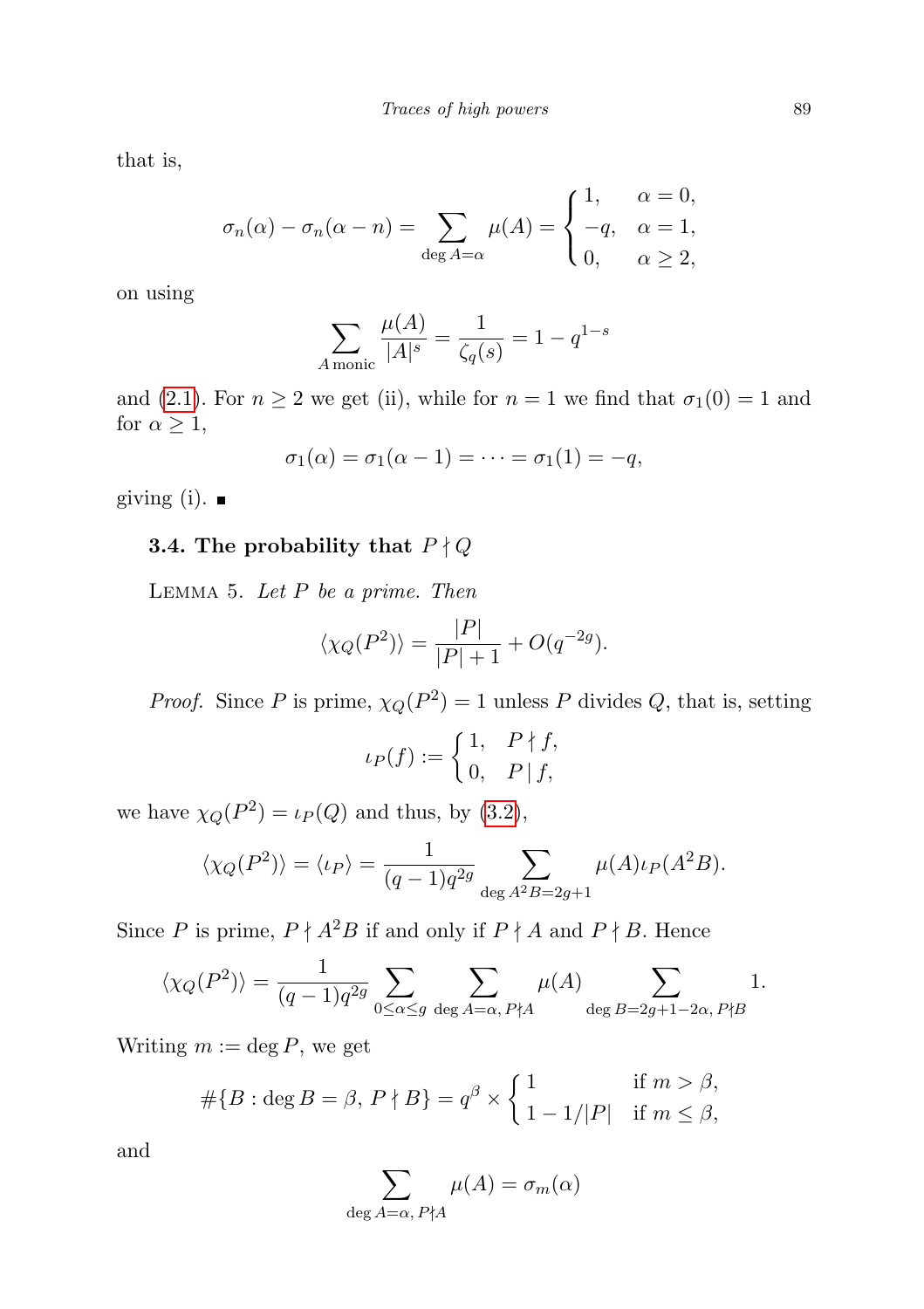is computed in Lemma [4.](#page-7-0) Hence

$$
\langle \chi_Q(P^2) \rangle = \frac{1}{(q-1)q^{2g}} \sum_{0 \le \alpha \le g} \sigma_m(\alpha) q^{2g+1-2\alpha}
$$
  
 
$$
\times \begin{cases} 1 - 1/|P|, & 0 \le \alpha \le g - (m-1)/2, \\ 1, & g - (m-1)/2 < \alpha \le g \end{cases}
$$
  
= 
$$
\left(1 - \frac{1}{|P|}\right) \frac{1}{1 - 1/q} \left(\sum_{\alpha=0}^{\infty} \frac{\sigma_m(\alpha)}{q^{2\alpha}} + O(q^{-2g})\right).
$$

Moreover, inserting the values of  $\sigma_m(\alpha)$  given by Lemma [4](#page-7-0) gives

$$
\sum_{\alpha=0}^{\infty} \frac{\sigma_m(\alpha)}{q^{2\alpha}} = \frac{1 - 1/q}{1 - 1/|P|^2}
$$

(this is valid for both  $m = 1$  and  $m \ge 2$ !) and hence

$$
\langle \chi_Q(P^2) \rangle = \left( 1 - \frac{1}{|P|} \right) \frac{1}{1 - 1/q} \frac{1 - 1/q}{1 - 1/|P|^2} + O(q^{-2g})
$$

$$
= \frac{|P|}{|P| + 1} + O(q^{-2g})
$$

as claimed.

4. Double character sums. We consider the double character sum

$$
S(\beta; n) := \sum_{\substack{\text{deg }P=n\\\text{P prime }B\text{ monic}}}\sum_{\substack{B=\beta\\B\text{ monic}}}\left(\frac{B}{P}\right).
$$

We may express  $S(\beta; n)$  in terms of the coefficients  $A_P(\beta) = \sum_{\text{deg }B = \beta} \chi_P(B)$ of the L-function  $\mathcal{L}(u, \chi_P) = \sum_{\beta} A_P(\beta) u^{\beta}$ :

$$
S(\beta; n) = (-1)^{((q-1)/2)\beta n} \sum_{\deg P = n} A_P(\beta),
$$

which follows from the law of quadratic reciprocity  $[16]$ : If  $A, B$  are monic then

$$
\left(\frac{B}{A}\right) = (-1)^{((q-1)/2) \deg A \deg B} \left(\frac{A}{B}\right) = (-1)^{((q-1)/2) \deg A \deg B} \chi_A(B).
$$

Since  $A_P(\beta) = 0$  for  $\beta \geq \text{deg } P$ , we find:

<span id="page-9-0"></span>LEMMA 6. For  $n \leq \beta$  we have

$$
S(\beta;n)=0.
$$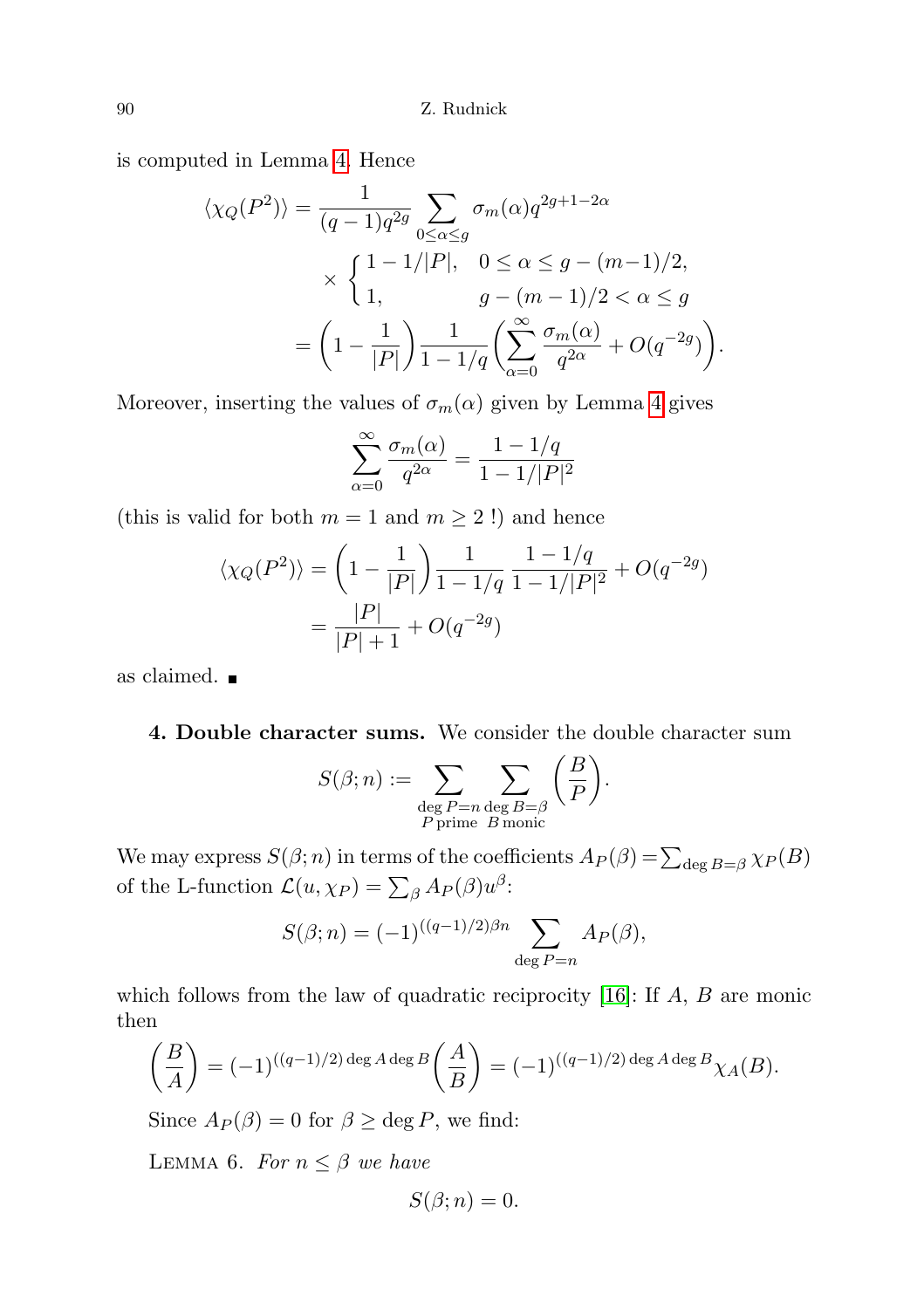### 4.1. Duality

PROPOSITION 7.

(i) If n is odd and  $0 \leq \beta \leq n-1$  then

<span id="page-10-1"></span>(4.1) 
$$
S(\beta; n) = q^{\beta - (n-1)/2} S(n-1-\beta; n),
$$

(4.2) 
$$
S(n-1;n) = \pi_q(n)q^{(n-1)/2}.
$$

(ii) If n is even and  $1 \leq \beta \leq n-2$  then

<span id="page-10-2"></span>(4.3) 
$$
S(\beta;n) = q^{\beta - n/2} \Big( -S(n-1-\beta;n) + (q-1) \sum_{j=0}^{n-\beta-2} S(j;n) \Big),
$$

<span id="page-10-3"></span>(4.4)  $S(n-1;n) = -\pi_q(n)q^{(n-2)/2}$ .

*Proof.* Assume that  $n = \deg P$  is odd. Then  $\mathcal{L}(u, \chi_P) = \mathcal{L}^*(u, \chi_P)$ , and so the coefficients  $A_P(\beta) = A_P^*(\beta)$  coincide. Therefore the functional equation in the form [\(2.3\)](#page-5-1) implies

$$
A_P(\beta) = A_P(n-1-\beta)q^{\beta-(n-1)/2}, \quad n \text{ odd}, 0 \le \beta \le n-1.
$$

Consequently, for n odd,

$$
S(\beta; n) = q^{\beta - (n-1)/2} S(n-1-\beta; n), \quad n \text{ odd}, 0 \le \beta \le n-1.
$$

In particular,

$$
S(n-1; n) = q^{(n-1)/2} S(0, n) = q^{(n-1)/2} \pi_q(n), \quad n \text{ odd.}
$$

Next, assume that  $n = \deg P$  is even. Then  $\mathcal{L}(u, \chi_P) = (1 - u)\mathcal{L}^*(u, \chi_P)$ , which implies that the coefficients of  $\mathcal{L}(u, \chi_P)$  and  $\mathcal{L}^*(u, \chi_P)$  satisfy

<span id="page-10-0"></span>
$$
A_P(\beta) = A_P^*(\beta) - A_P^*(\beta - 1), \quad \beta \ge 1,
$$

and

(4.5) 
$$
A_P^*(\beta) = A_P(\beta) + A_P(\beta - 1) + \cdots + A_P(0) .
$$

Moreover,

$$
A_P(0) = A_P^*(0)
$$
,  $A_P(n-1) = -A_P^*(n-2)$ .

In particular, since

$$
A_P^*(0) = 1
$$
,  $A_P^*(n-2) = q^{(n-2)/2}$ 

(see  $(2.3)$ ), we get

$$
A_P(n-1) = -A_P^*(n-2) = -q^{(n-2)/2}, \quad n \text{ even},
$$

so that

$$
S(n-1; n) = -\pi_q(n)q^{(n-2)/2}, \quad n \text{ even.}
$$

The functional equation [\(2.3\)](#page-5-1) implies

$$
A_P^*(\beta) = A_P^*(n-2-\beta)q^{\beta-(n-2)/2}, \quad 0 \le \beta \le n-2,
$$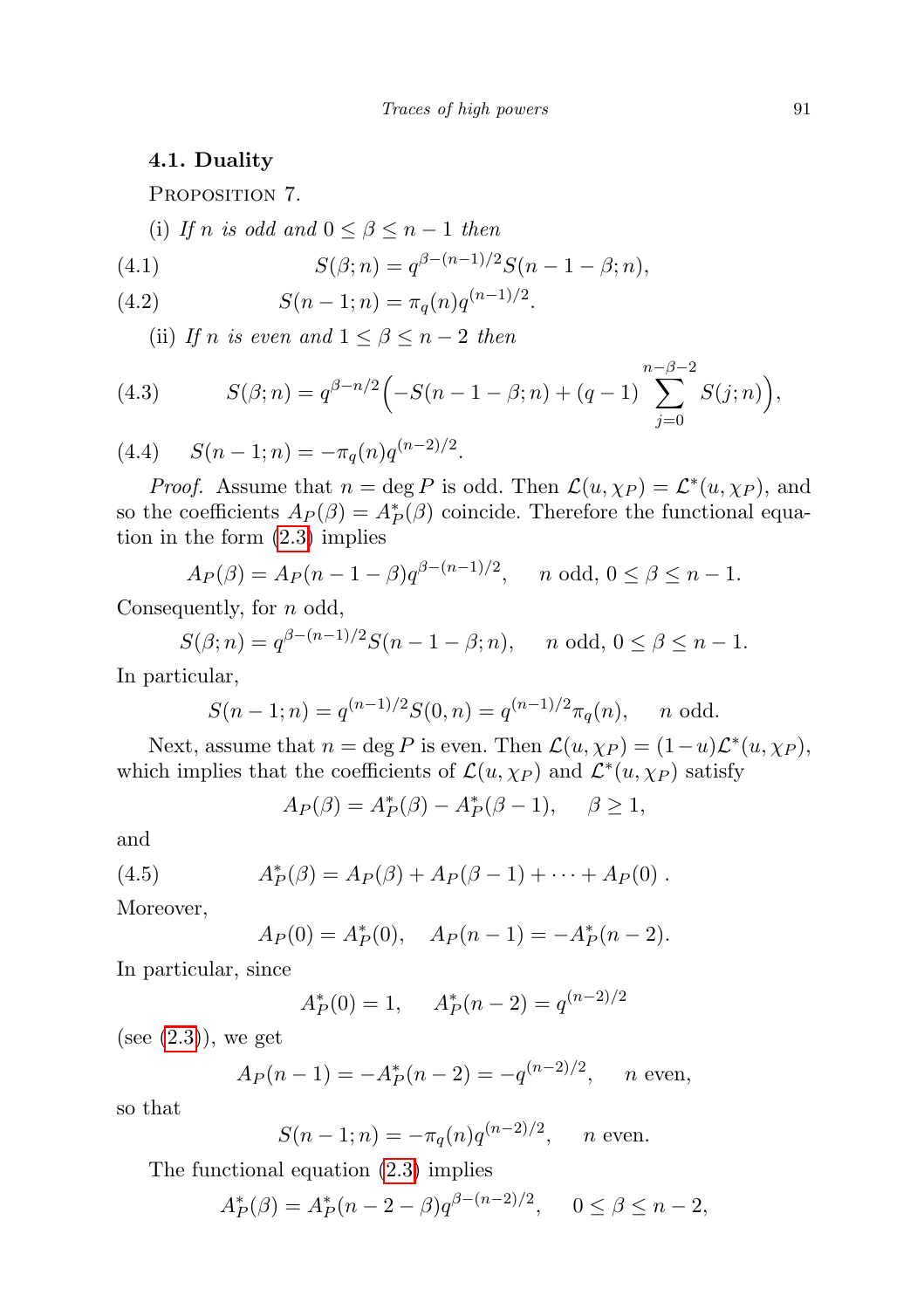and hence, for  $1 \leq \beta \leq n-2$ ,

$$
A_P(\beta) = A_P^*(\beta) - A_P^*(\beta - 1)
$$
  
=  $A_P^*(n - 2 - \beta)q^{\beta - (n-2)/2} - A_P^*(n - 1 - \beta)q^{\beta - n/2}$ 

and inserting [\(4.5\)](#page-10-0) gives

$$
A_P(\beta) = q^{\beta - n/2} \Big( -A_P(n - 1 - \beta) + (q - 1) \sum_{j=0}^{n-\beta - 2} A_P(j) \Big).
$$

Summing over all primes  $P$  of degree  $n$  gives

$$
S(\beta; n) = q^{\beta - n/2} \left( -S(n - 1 - \beta; n) + (q - 1) \sum_{j=0}^{n-\beta - 2} S(j; n) \right)
$$

as claimed.

### 4.2. An estimate for  $S(\beta; n)$

<span id="page-11-1"></span>LEMMA 8. Suppose  $\beta < n$ . Then

(4.6) 
$$
S(\beta;n) = \eta_{\beta} \pi_q(n) q^{\beta/2} + O\left(\frac{\beta}{n} q^{n/2+\beta}\right),
$$

where  $\eta_{\beta} = 1$  for  $\beta$  even, and  $\eta_{\beta} = 0$  for  $\beta$  odd.

Proof. We write

<span id="page-11-0"></span>
$$
S(\beta; n) = \sum_{\substack{B=\square \\ \deg B=\beta}} \sum_{\deg P=n} \left(\frac{B}{P}\right) + \sum_{\substack{B \neq \square \\ \deg B=\beta}} \sum_{\deg P=n} \left(\frac{B}{P}\right),
$$

where the squares only occur when  $\beta$  is even.

For B not a perfect square, we use the Riemann Hypothesis for curves in the form  $(2.5)$ :

$$
\sum_{\deg P=n} \left(\frac{B}{P}\right) \ll \frac{\deg B}{n} q^{n/2}.
$$

Hence summing over all nonsquare B of degree  $\beta$ , of which there are at most  $q^{\beta}$ , gives  $\overline{\phantom{a}}$ 

$$
\sum_{\substack{B \neq \Box \\ \deg B = \beta}} \sum_{\deg P = n} \left( \frac{B}{P} \right) \ll \frac{\beta}{n} q^{\beta + n/2}.
$$

Assume now that  $\beta$  is even. For  $B = C^2$ , we find that P and B are coprime since  $\deg C = \beta/2 < n = \deg P$ , and hence  $\left(\frac{B}{P}\right) = \left(\frac{C^2}{P}\right)$  $\left(\frac{C^2}{P}\right) = +1$  and so the squares, of which there are  $q^{\beta/2}$ , contribute  $\pi_q(n)q^{\beta/2}$ . This proves  $(4.6)$ .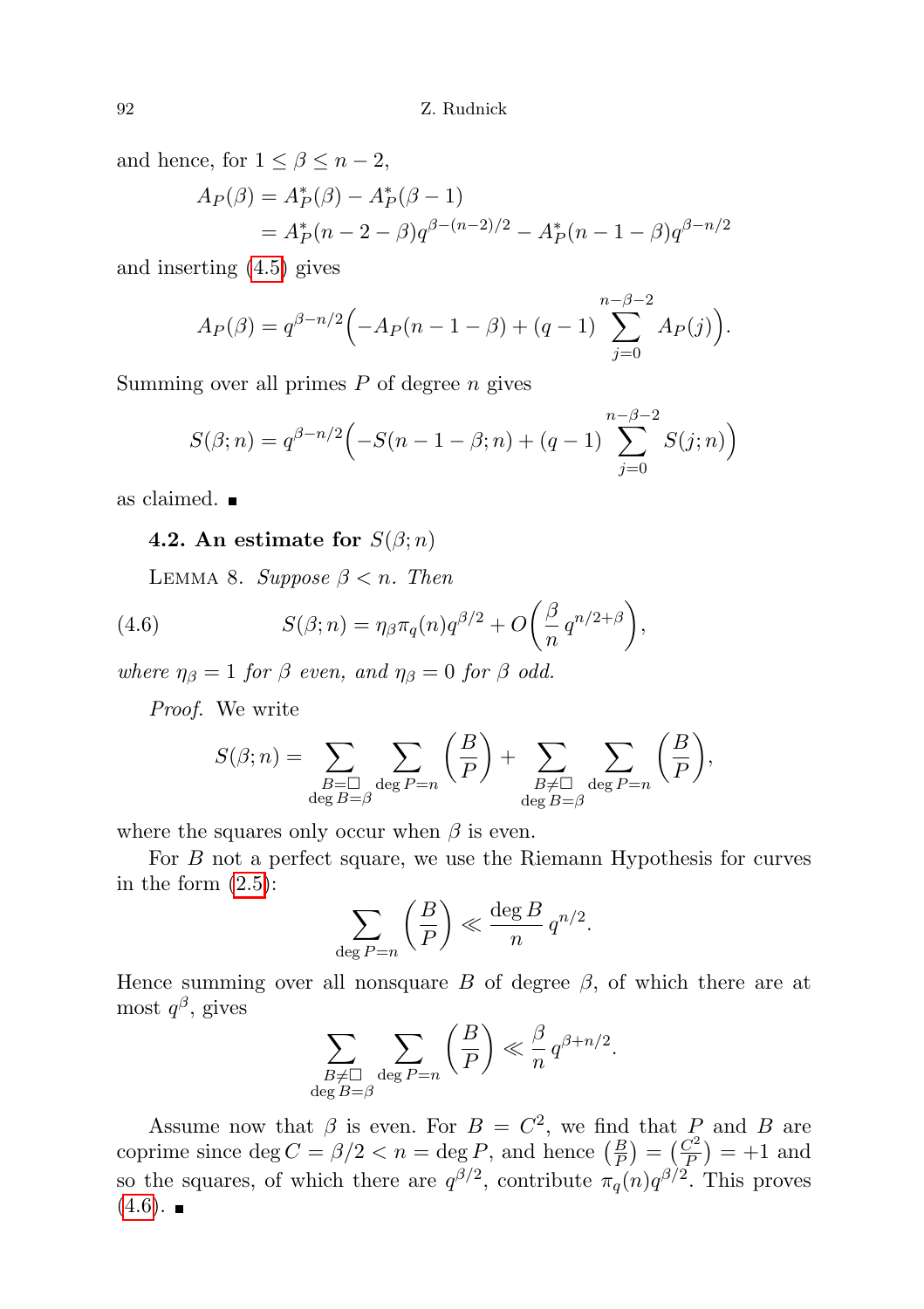By using duality, [\(4.6\)](#page-11-0) can be bootstrapped into an improved estimate when  $\beta$  is odd:

PROPOSITION 9. If  $\beta$  is odd and  $\beta < n$  then

(4.7) 
$$
S(\beta; n) = -\eta_n \pi_q(n) q^{\beta - n/2} + O(q^n).
$$

*Proof.* Assume *n* odd with  $\beta < n$ . Then by [\(4.1\)](#page-10-1) for odd *n*,

<span id="page-12-0"></span>
$$
S(\beta; n) = q^{\beta - (n-1)/2} S(n - 1 - \beta; n)
$$

and inserting [\(4.6\)](#page-11-0) with  $\beta$  replaced by  $n - 1 - \beta$  (which is odd in this case) we get

$$
S(n-1-\beta; n) \ll q^{n/2+n-1-\beta},
$$

hence

$$
S(\beta; n) \ll q^{\beta - (n-1)/2} q^{n/2 + n - 1 - \beta} \ll q^n
$$

as claimed.

Assume *n* even, with  $\beta < n$ . Using [\(4.3\)](#page-10-2) and the bound [\(4.6\)](#page-11-0) gives

$$
S(\beta; n) = q^{\beta - n/2} \Big( -S(n - 1 - \beta; n) + (q - 1) \sum_{j=0}^{n-\beta-2} S(j; n) \Big)
$$
  
=  $q^{\beta - n/2} \Big( -\eta_{n-1-\beta} \pi_q(n) q^{(n-1-\beta)/2} + (q - 1) \sum_{j=0}^{n-\beta-2} \eta_j \pi_q(n) q^{j/2} \Big)$   
+  $O \Big( q^{\beta - n/2} \sum_{j=0}^{n-1-\beta} \frac{j}{n} q^{n/2+j} \Big).$ 

The remainder term is  $O(q^n)$ . For the main term, we note that  $n-1-\beta=2L$ is even since  $\beta$  is odd and n is even, and then we can write the sum as

$$
q^{\beta - n/2} \pi_q(n) \left( -q^L + (q-1) \sum_{l=0}^{L-1} q^l \right) = -q^{\beta - n/2} \pi_q(n),
$$

which is our claim.

**5. Proof of Theorem [1.](#page-2-0)** The explicit formula [\(2.4\)](#page-5-0) says that for  $n > 0$ ,

$$
\operatorname{tr} \Theta_Q^n = -\frac{1}{q^{n/2}} \sum_{\deg f = n} \Lambda(f) \chi_Q(f),
$$

the sum over all monic prime powers. We will separately treat the contributions  $\mathcal{P}_n$  of primes,  $\Box_n$  of squares and  $\mathbb{H}_n$  of higher odd powers of primes:

(5.1) 
$$
\operatorname{tr} \Theta_Q^n = \mathcal{P}_n + \Box_n + \mathbb{H}_n .
$$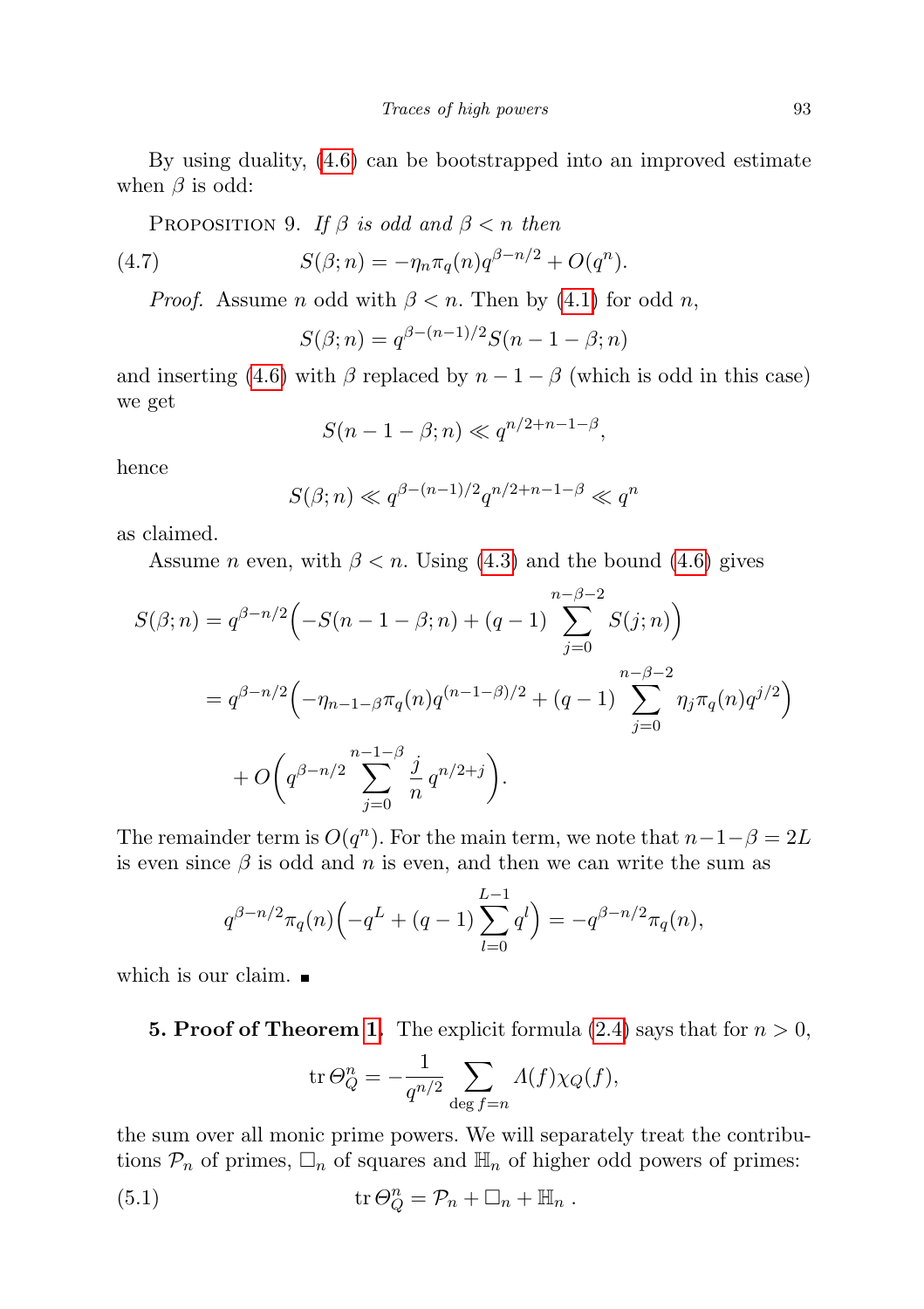**5.1. The contribution of squares.** When  $n$  is even, we have a contribution to tr $\Theta_Q^n$  coming from squares of prime powers (for odd n this term does not appear), which give

$$
\Box_n = -\frac{1}{q^{n/2}} \sum_{\deg h = n/2} \Lambda(h) \chi_Q(h^2).
$$

Since  $\chi_Q(h^2) = 0$  or 1, we clearly have  $\Box_n \leq 0$  and

$$
\Box_n \ge -\frac{1}{q^{n/2}} \sum_{\deg h = n/2} \Lambda(h) = -1
$$

by [\(2.2\)](#page-4-1). Hence the contribution of squares is certainly bounded.

Now for  $h = P^k$  a prime power,

(5.2) 
$$
\langle \chi_Q(h^2) \rangle = \langle \chi_Q(P^2) \rangle = 1 - \frac{1}{|P|+1} + O(q^{-2g})
$$

by Lemma [5.](#page-8-0) Thus, recalling that  $\sum_{\deg h=m} \Lambda(h) = q^m$  from [\(2.2\)](#page-4-1), we deduce that the contribution of squares to the average is

(5.3) 
$$
\langle \Box_n \rangle = -1 + \frac{1}{q^{n/2}} \sum_{\deg P|(n/2)} \left( (\deg P) \frac{1}{|P|+1} + O(q^{-2g}) \right)
$$

$$
= -1 + \frac{1}{q^{n/2}} \sum_{\deg P|(n/2)} \frac{\deg P}{|P|+1} + O(q^{-2g}).
$$

In particular, we find that the contribution of squares to the average is

$$
\langle \Box_n \rangle = -1 + O\left(\frac{n}{q^{n/2}}\right) + O(q^{-2g})
$$

and thus if  $n \gg 3 \log_q g$  we get

$$
\langle \Box_n \rangle = -\eta_n \bigg( 1 + o\bigg(\frac{1}{g}\bigg) \bigg).
$$

**5.2.** The contributions of primes. The contribution to  $tr \Theta_Q^n$  of primes is

$$
\mathcal{P}_n = -\frac{n}{q^{n/2}} \sum_{\deg P = n} \chi_Q(P).
$$

<span id="page-13-0"></span>PROPOSITION 10.

(5.4) 
$$
\langle \mathcal{P}_n \rangle = -\frac{n}{(q-1)q^{2g+n/2}} \sum_{\substack{\beta+2\alpha=2g+1 \\ \alpha,\beta \ge 0}} \sigma_n(\alpha) S(\beta; n).
$$

Moreover, if  $n > g$  then

<span id="page-13-1"></span>(5.5) 
$$
\langle \mathcal{P}_n \rangle = -\frac{n}{(q-1)q^{2g+n/2}} \left( S(2g+1;n) - qS(2g-1;n) \right).
$$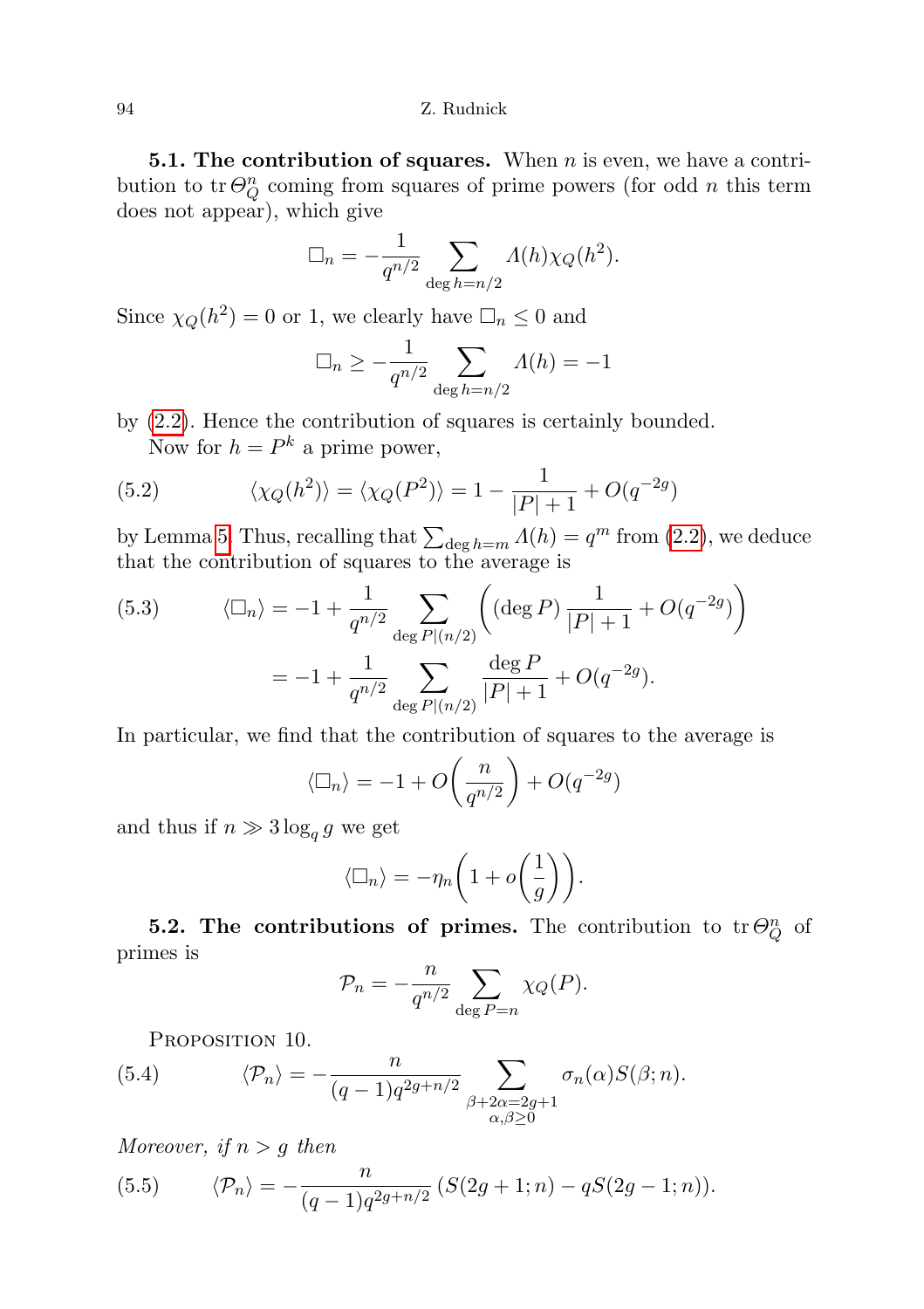Proof. Using [\(3.2\)](#page-6-0) we have

$$
\langle \mathcal{P}_n \rangle = -\frac{n}{(q-1)q^{2g+n/2}} \sum_{\substack{\deg P = n}} \sum_{\substack{\beta + 2\alpha = 2g+1 \\ \alpha, \beta \ge 0}} \sigma_n(\alpha) \sum_{\substack{\deg P = \beta}} \left(\frac{B}{P}\right)
$$

$$
= -\frac{n}{(q-1)q^{2g+n/2}} \sum_{\substack{\beta + 2\alpha = 2g+1 \\ \alpha, \beta \ge 0}} \sigma_n(\alpha) S(\beta; n),
$$

which gives [\(5.4\)](#page-13-0).

Now assume that  $n > g$ . Then  $\sigma_n(\alpha) \neq 0$  forces  $\alpha = 0, 1 \mod n$  by Lemma [4\(](#page-7-0)ii) and together with  $\alpha \leq g \leq n$  we must have  $\alpha = 0, 1$ . Hence in [\(5.4\)](#page-13-0) the only nonzero terms are those with  $\alpha = 0, 1$ , which gives [\(5.5\)](#page-13-1).

**5.3. Bounding the contribution of primes.** Assume first that  $n \leq g$ . In [\(5.4\)](#page-13-0), if  $S(\beta; n) \neq 0$  then  $\beta < n$  by Lemma [6.](#page-9-0) For those, we use the bound  $|S(\beta; n)| \ll (\beta/n)q^{\beta+n/2}$  of Lemma [8](#page-11-1) and hence

(5.6) 
$$
\langle \mathcal{P}_n \rangle \ll \frac{n}{q^{2g+n/2}} \sum_{\beta < n} \frac{\beta}{n} q^{n/2+\beta} \ll nq^{n-2g} \leq gq^{-g}
$$

(since  $n \leq g$ ), which vanishes as  $g \to \infty$ .

For  $g < n < 2g$ , use [\(5.5\)](#page-13-1), and note that  $S(2g \pm 1; n) = 0$  by Lemma [6.](#page-9-0) Hence

$$
\langle \mathcal{P}_n \rangle = 0, \quad g < n < 2g.
$$

**5.3.1.** The case  $n = 2g$ . We have  $S(2g + 1; 2g) = 0$  by Lemma [6,](#page-9-0) and  $S(2g-1;2g) = -\pi_q(2g)q^{(2g-2)/2}$  by [\(4.4\)](#page-10-3). Hence

$$
\langle \mathcal{P}_n \rangle = -\frac{2g}{(q-1)q^{2g+g}} \left( S(2g+1, 2g) - qS(2g-1, 2g) \right)
$$
  
= 
$$
-\frac{2g}{(q-1)q^{2g+g}} q \pi_q(2g) q^{(2g-2)/2} = -\frac{1}{q-1} + O(gq^{-g}).
$$

**5.3.2.** The case  $2g < n$ . Here we use  $(4.7)$  to find

$$
\langle \mathcal{P}_n \rangle = -\frac{n}{(q-1)q^{2g+n/2}} \left( S(2g+1;n) - qS(2g-1;n) \right)
$$
  
= 
$$
-\frac{n}{(q-1)q^{2g+n/2}} \left( -\eta_n \pi_q(n) q^{2g+1-n/2} + q\eta_n \pi_q(n) q^{2g-1-n/2} \right)
$$
  
+ 
$$
O\left(\frac{n}{q^{2g+n/2}} q^n \right)
$$
  
= 
$$
\eta_n \frac{n\pi_q(n)}{q^n} + O(nq^{n/2-2g}) = \eta_n(1 + O(gq^{-g})) + O(nq^{n/2-2g}).
$$

The main term is asymptotic to  $\eta_n$ , and the remainder is  $o(1/g)$  provided

$$
2g < n < 4g - 5\log_q g.
$$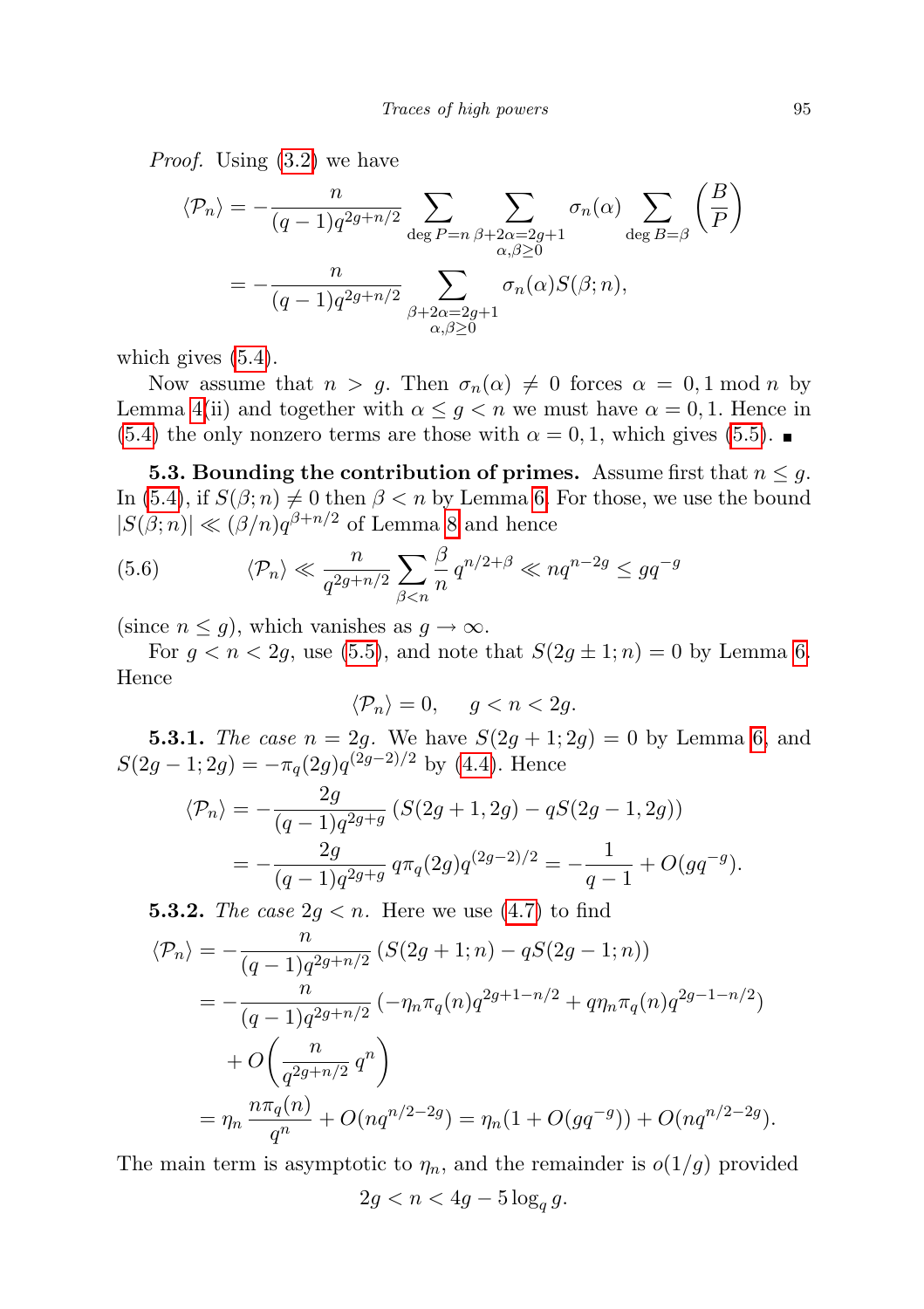5.4. The contribution of higher prime powers. The contribution of odd powers of primes  $P^d$ ,  $d > 1$  odd, deg  $P^d = n$ , is

$$
\mathbb{H}_n = -\frac{1}{q^{n/2}} \sum_{\substack{d|n \\ 3 \le d \text{ odd}}} \sum_{\deg P = n/d} \frac{n}{d} \chi_Q(P^d).
$$

Since  $\chi_Q(P^d) = \chi_Q(P)$  for d odd, the average is

$$
\langle \mathbb{H}_n \rangle = -\frac{1}{(q-1)q^{2g+n/2}} \sum_{\substack{d|n \\ 3 \le d \text{ odd}}} \frac{n}{d} \sum_{\deg P=n/d} \sum_{2\alpha+\beta=2g+1} \sigma_{n/d}(\alpha) \sum_{\deg B=\beta} \left(\frac{B}{P}\right)
$$

$$
= -\frac{1}{(q-1)q^{2g+n/2}} \sum_{\substack{d|n \\ 3 \le d \text{ odd}}} \frac{n}{d} \sum_{2\alpha+\beta=2g+1} \sigma_{n/d}(\alpha) S\left(\beta; \frac{n}{d}\right).
$$

In order that  $S(\beta; n/d) \neq 0$  we need  $\beta < n/d$ . Thus using the bound  $S(\beta; n/d) \ll q^{\beta+n/2d}$  of [\(4.6\)](#page-11-0) (recall that  $\beta \leq 2g+1$  is odd here) gives

$$
\langle \mathbb{H}_n \rangle \ll \frac{1}{q^{2g+n/2}} \sum_{\substack{d|n \\ 3 \le d \text{ odd}}} \frac{n}{d} \sum_{\substack{\beta \le \min(n/d, 2g+1) \\ d \ge d}} q^{n/2d + \beta}
$$

$$
\ll \frac{n}{q^{2g+n/2}} \sum_{\substack{d|n \\ 3 \le d \text{ odd}}} q^{n/2d + \min(2g, n/d)}.
$$

Treating separately the cases  $n/3 < 2g$  and  $n/3 \ge 2g$  we see that we have in either case

$$
\langle \mathbb{H}_n \rangle \ll g q^{-2g}.
$$

### 5.5. Conclusion of the proof. We saw that

$$
\langle \operatorname{tr} \Theta_Q^n \rangle = \langle \mathcal{P}_n \rangle + \langle \Box_n \rangle + \langle \mathbb{H}_n \rangle
$$

with the individual terms giving

$$
\langle \mathcal{P}_n \rangle = \begin{cases} O(gq^{-g}), & 0 < n < 2g, \\ -1/(q-1) + O(gq^{-g}), & n = 2g, \\ \eta_n + O(nq^{n/2-2g}), & 2g < n, \\ (\Box_n) = -\eta_n + \eta_n \frac{1}{q^{n/2}} \sum_{\deg P|(n/2)} \frac{\deg P}{|P|+1} + O(q^{-2g}), \\ \langle \mathbb{H}_n \rangle = O(gq^{-2g}). \end{cases}
$$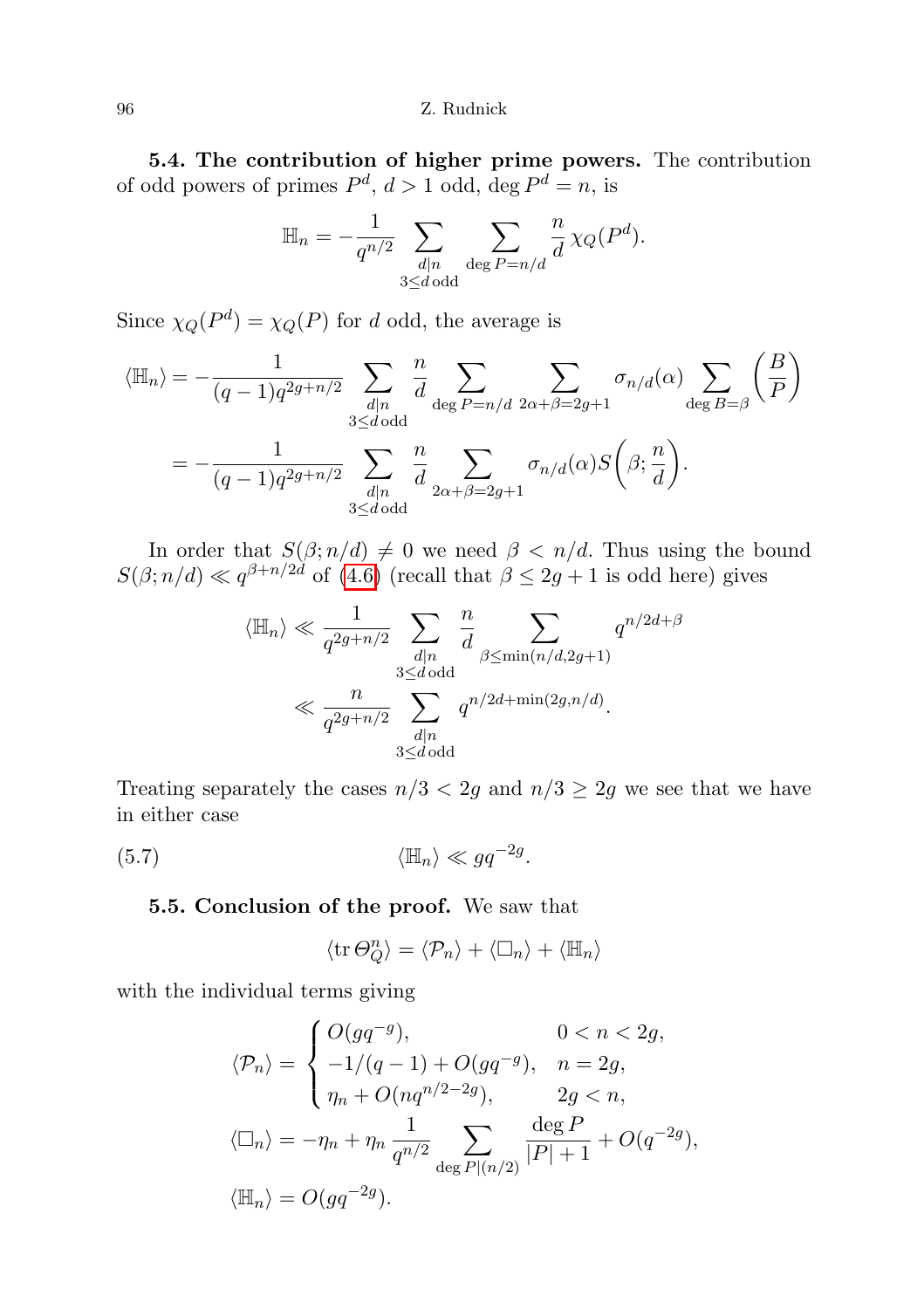Putting these together gives Theorem [1.](#page-2-0) In particular,

$$
\langle \operatorname{tr} \Theta_Q^n \rangle = \begin{cases} -\eta_n, & 3\log_q g < n < 2g, \\ -1 - 1/(q - 1), & n = 2g, \\ 0, & 2g < n < 4g - 8\log_q g \end{cases} + o\left(\frac{1}{g}\right).
$$

<span id="page-16-0"></span>6. The product of two traces. Using the methods of this paper, one can also compute mean values of products of traces. For the product of two traces, the results can be stated as follows:

Assume  $\min(m, n) \gg \log g$  and  $m + n \leq 4g - 100 \log_q g$ . Then (i) If  $m = n$  then

(6.1) 
$$
\langle |\text{tr}\,\Theta_Q^n|^2 \rangle \sim \begin{cases} n + \eta_n, & n < g, \\ n + \eta_n + \frac{1}{q-1}, & n = g, \\ n - 1 + \eta_n, & g < n < 2g - 50 \log_q g. \end{cases}
$$

<span id="page-16-3"></span>(ii) If  $m < n$  then for "generic" values of  $(m, n)$  we have

(6.2) 
$$
\langle \operatorname{tr} \Theta_Q^m \operatorname{tr} \Theta_Q^n \rangle \sim \begin{cases} \eta_m \eta_n, & m+n < 2g, \\ \eta_m \eta_n - \eta_{m+n}, & n < 2g, m+n > 2g, \\ -\eta_{m+n}, & n > 2g, n-m < 2g, \\ 0, & n-m > 2g, \end{cases}
$$

while on "exceptional" lines we have

<span id="page-16-4"></span>(6.3) 
$$
\langle \text{tr}\,\Theta_Q^m \text{tr}\,\Theta_Q^n \rangle \sim \begin{cases} \eta_m \eta_n + \frac{1}{q-1}, & m+n=2g, \\ \eta_m \eta_n - \eta_{m+n} + \eta_m \frac{1}{q-1}, & n=2g, \\ -\frac{q}{q-1} \eta_{m+n}, & n-m=2g. \end{cases}
$$

The expected values for the symplectic group are (cf. [\[5,](#page-17-5) [4,](#page-17-10) [8,](#page-17-11) [12\]](#page-17-12)): (i) If  $m = n$  then

<span id="page-16-1"></span>(6.4) 
$$
\int_{\text{USp}(2g)} |\text{tr } U^n|^2 dU = \begin{cases} n + \eta_n, & 1 \le n \le g, \\ n - 1 + \eta_n, & g + 1 \le n \le 2g, \\ 2g, & n > 2g. \end{cases}
$$

(ii) If  $1 \leq m < n$  then

<span id="page-16-2"></span>(6.5) 
$$
\int_{\text{USp}(2g)} \text{tr } U^m \text{tr } U^n \, dU = \begin{cases} \eta_m \eta_n, & m+n \leq 2g, \\ \eta_m \eta_n - \eta_{m+n}, & m < n \leq 2g, \ m+n > 2g, \\ -\eta_{m+n}, & n > 2g, \ n-m \leq 2g, \\ 0, & n-m > 2g. \end{cases}
$$

Comparing [\(6.4\)](#page-16-1), [\(6.5\)](#page-16-2) with [\(6.2\)](#page-16-3), [\(6.3\)](#page-16-4) we find that if  $m = \min(m, n) \gg$  $\log_q g$  and  $m + n < 4g - 100 \log_q g$  then for "generic" values of  $(m, n)$ , that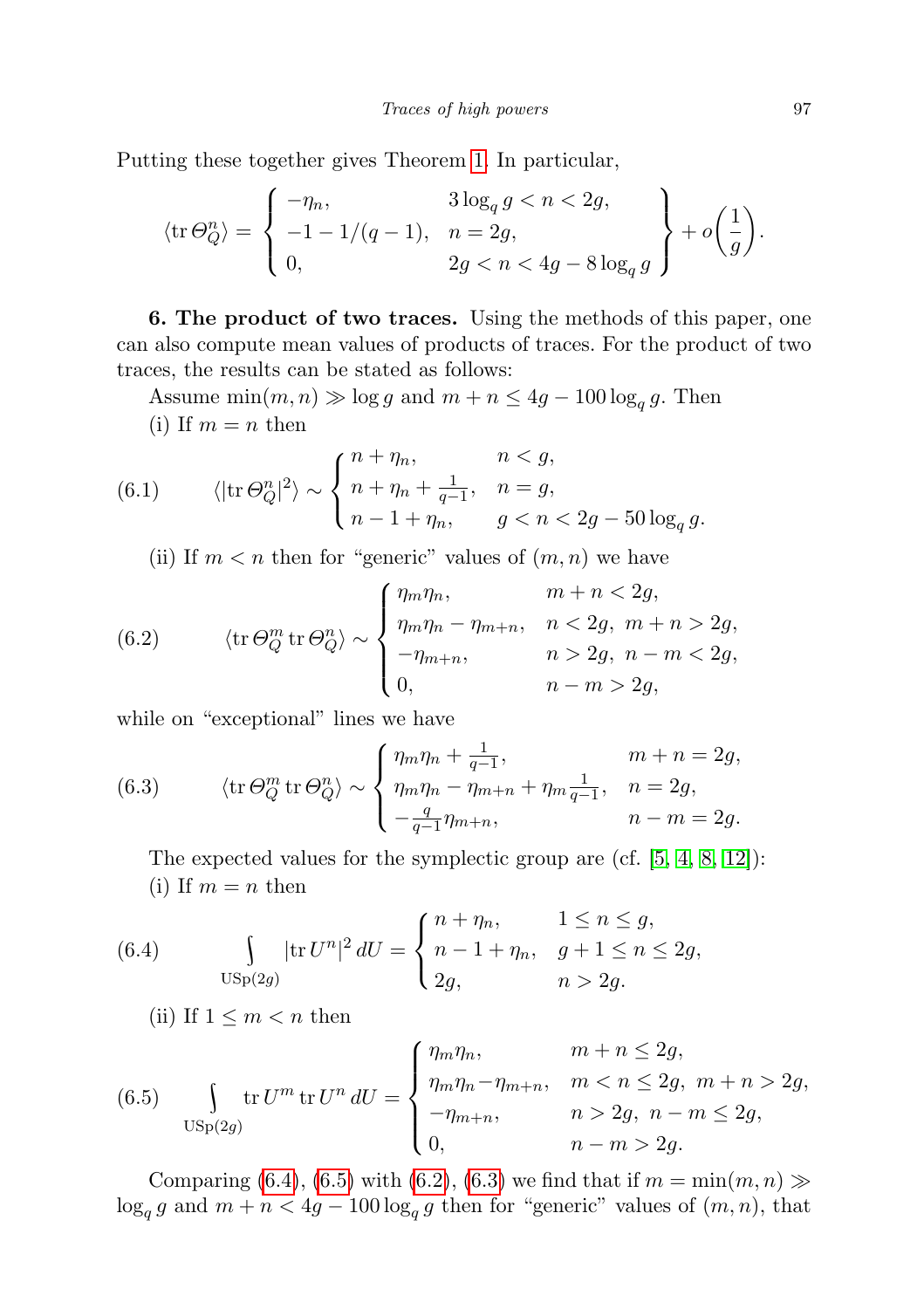is, if  $n, m \neq 2g$  and  $|n \pm m| \neq 2g$ , we have

(6.6) 
$$
\langle \text{tr}\,\Theta_Q^m \text{ tr}\,\Theta_Q^n \rangle \sim \int_{\text{USp}(2g)} \text{tr}\, U^m \text{ tr}\, U^n \, dU,
$$

while on the lines  $n, m = 2q, |n \pm m| = 2q$  the difference between the averages over  $\mathcal{H}_{2q+1}$  and  $\text{USp}(2g)$  is bounded by

$$
\left|\left\langle\mathrm{tr}\,\Theta_Q^m\,\mathrm{tr}\,\Theta_Q^n\right\rangle-\int\limits_{\mathrm{USp}(2g)}\mathrm{tr}\,U^m\,\mathrm{tr}\,U^n\,dU\right|\leq \frac{1}{q-1}+o(1),\quad \ g\to\infty.
$$

These results can be used to study the two-level density (cf. [\[17,](#page-18-4) [7\]](#page-17-13)).

Acknowledgments. We thank Pär Kurlberg and Nicolas Templier for their comments.

This research was supported by the Israel Science Foundation (grant No. 925/06) and by the Oswald Veblen Fund at the Institute for Advanced Study, Princeton.

#### References

- <span id="page-17-9"></span>[\[1\]](http://dx.doi.org/10.1007/BF01181074) E. Artin, Quadratische K¨orper im Gebiete der h¨oheren Kongruenzen I, II, Math. Z. 19 (1924), 153–246.
- <span id="page-17-1"></span>[\[2\]](http://dx.doi.org/10.1112/jlms/s1-43.1.57) B. J. Birch, How the number of points of an elliptic curve over a fixed prime field varies, J. London Math. Soc. 43 (1968), 57–60.
- <span id="page-17-2"></span>[\[3\]](http://dx.doi.org/10.1007/BF02684780) P. Deligne, La conjecture de Weil. II, Inst. Hautes Etudes Sci. Publ. Math. 52 ´ (1980), 137–252.
- <span id="page-17-10"></span>[\[4\]](http://dx.doi.org/10.1090/S0002-9947-01-02800-8) P. Diaconis and S. N. Evans, Linear functionals of eigenvalues of random matrices, Trans. Amer. Math. Soc. 353 (2001), 2615–2633.
- <span id="page-17-5"></span>[5] P. Diaconis and M. Shahshahani, On the eigenvalues of random matrices, Studies in Applied Probability, J. Appl. Probab. 31A (1994), 49–62.
- <span id="page-17-4"></span>[6] D. Faifman and Z. Rudnick, Statistics of the zeros of zeta functions in families of hyperelliptic curves over a finite field, preprint, 2008, arXiv:0803.3534.
- <span id="page-17-13"></span>[7] P. Gao, n-level density of the low-lying zeros of quadratic Dirichlet L-functions, preprint, 2008, arXiv:0806.4830v1.
- <span id="page-17-11"></span>[\[8\]](http://dx.doi.org/10.1088/0305-4470/36/12/304) C. P. Hughes and Z. Rudnick, Mock-Gaussian behaviour for linear statistics of classical compact groups, J. Phys. A 36 (2003), 2919–2932.
- <span id="page-17-7"></span>[\[9\]](http://dx.doi.org/10.1090/S0273-0979-99-00766-1) N. M. Katz and P. Sarnak, Zeroes of zeta functions and symmetry, Bull. Amer. Math. Soc. (N.S.) 36 (1999), 1–26.
- <span id="page-17-6"></span> $[10] \quad -,-$ , Appendix to  $[9]$ , unpublished.
- <span id="page-17-0"></span> $[11] \quad , \quad -$ , Random Matrices, Frobenius Eigenvalues, and Monodromy, Amer. Math. Soc. Colloq. Publ. 45, Amer. Math. Soc., Providence, RI, 1999.
- <span id="page-17-12"></span>[\[12\]](http://dx.doi.org/10.1007/s00220-008-0483-8) J. P. Keating and B. E. Odgers, Symmetry transitions in random matrix theory & L-functions, Comm. Math. Phys. 281 (2008), 499–528.
- <span id="page-17-3"></span>[\[13\]](http://dx.doi.org/10.1016/j.jnt.2008.09.004) P. Kurlberg and Z. Rudnick, The fluctuations in the number of points on a hyperelliptic curve over a finite field, J. Number Theory 129 (2009), 580–587.
- <span id="page-17-8"></span>[\[14\]](http://dx.doi.org/10.1093/imrn/rnm146) S. J. Miller, A symplectic test of the L-functions ratios conjecture, Int. Math. Res. Notices 2008, no. 3.